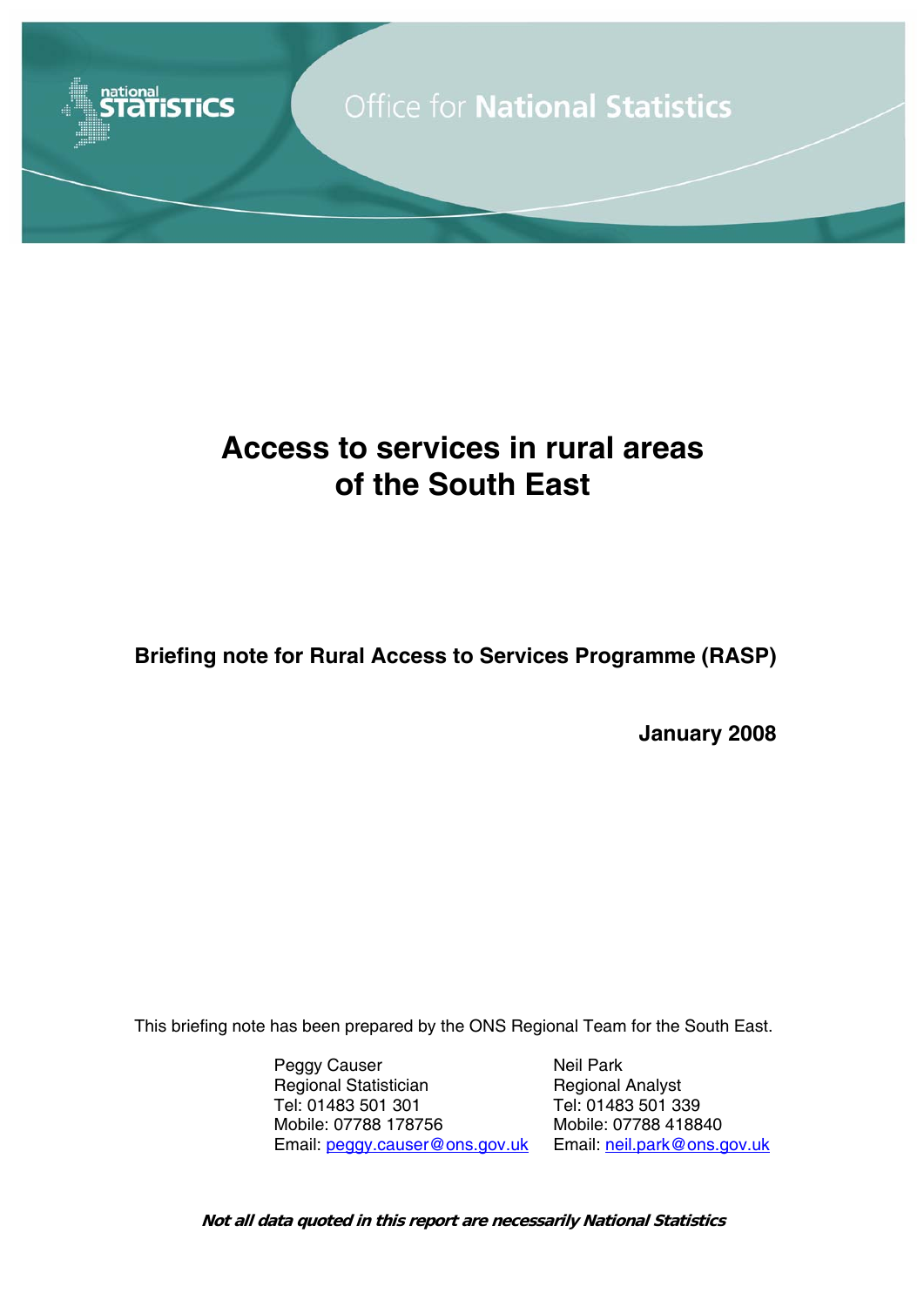## **Access to Rural Services in the South East**

#### **Background**

Improving the quality of life for people living in the South East is of key importance, alongside fostering sustainable economic development throughout the region. A major element is provision of quality jobs and services and the ability of residents to access these. In more rural areas, access to services can pose additional barriers for residents to overcome.

As part of the Regional Implementation Plan for the South East, small rural towns have been identified as a focus for delivering some of these objectives. Historically, these towns have been the lifeblood for rural areas and still today provide a key focus for their surrounding hinterland of villages and hamlets, offering jobs and major services. The towns are already hubs for public transport routes and many have developed leisure facilities.

However many have seen a downturn in their retail position. New patterns of shopping and the influence of out-of-town shopping centres have all taken their toll. Rural towns may have considerable assets that can lead renaissance. There are significant opportunities for new business development, and an opportunity to become an outlet for local produce for their area. They could offer affordable and key-worker housing. Many are historic towns with additional assets with considerable potential for tourism.

This report has been produced to support the Rural Access to Service Project (RASP) in which SEEDA and its partners are developing projects focussing on rural service needs and how access to these can be improved. It draws on information from the Department for Environment, Food and Rural Affairs (DEFRA), Commission for Rural Communities (CRC) and accessibility indicators developed by the Department for Transport.

#### **Rural areas**

According to the Department for the Environment, Food and Rural Affairs there are nearly three-quarters of a million (742,293) households within rural communities in the South East. Rural households account for 22% of the total 3.37 million households within the region.

The classification of areas as urban or rural is based on small areas - Output Areas (OAs) as defined for the 2001 Census. Output areas have a minimum of 40 households and 100 resident people, but the recommended size was 125 households. Each OA is described as urban or rural depending on whether the majority of the population falls inside or outside a settlement of population 10,000 or more.



## **(Number of households in each type of settlement in the South East)**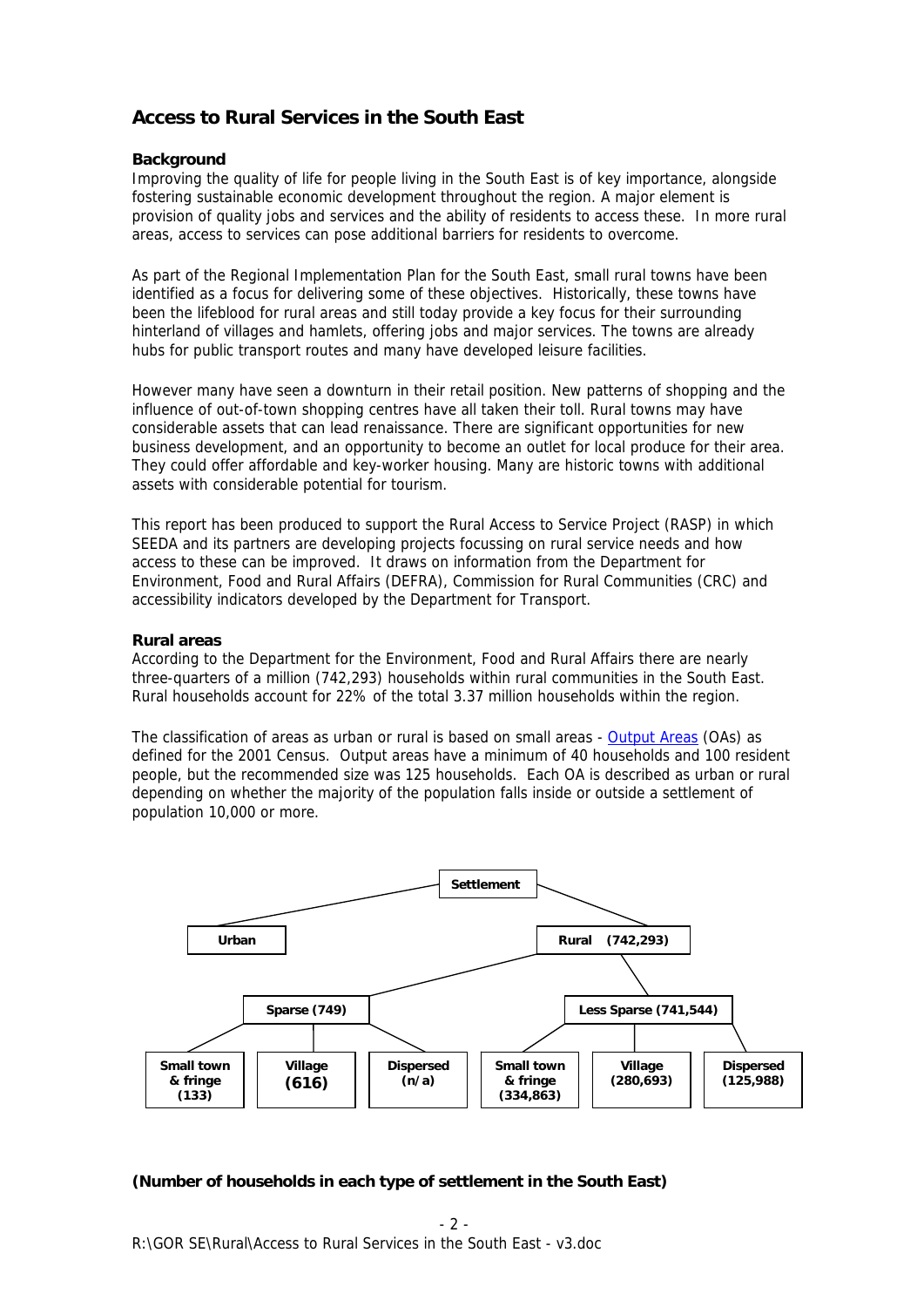As can be seen from the above diagram the vast majority of rural households in the South East reside in less sparsely populated areas with only 749 households in what is defined as Sparse.

Further details of the Urban/Rural classification can be found:

http://www.statistics.gov.uk/geography/nrudp.asp

#### **Distance to services**

**Table 1** shows the proportion of **rural households** within given distances of selected services – primary and secondary schools, post offices, doctors etc. The ten services listed correspond to the key ones used by CRC in it's State of the Countryside Report. The table shows for example, 35% of rural households are within two kilometres (kms) of a bank and 85% of households are within two kms of a primary school. People from rural households have to travel further on average to secondary schools, up to six kms for 84% of households. However, the figures give no indication of the type of secondary school or availability for a given student group. Rural areas are less well-served with Job Centres; approximately 28% of rural households live more than ten kms away from their nearest centre.

|                        | Within<br>2 km | Between<br>$2$ to $4$<br>km | Between<br>4 to 6<br>km | Between<br>6 to 8<br>km | Between<br>8 to 10<br>km     | Between<br>10 to 12<br>km | Between<br>12 to 14<br>km | Between<br>14 to 16<br>km | Between<br>16 <sub>to</sub><br>18km | Between<br>18 <sub>to</sub><br>20km | Over<br>10km |
|------------------------|----------------|-----------------------------|-------------------------|-------------------------|------------------------------|---------------------------|---------------------------|---------------------------|-------------------------------------|-------------------------------------|--------------|
| Secondary School       | 26             | 33                          | 25                      | 12                      | 4                            | ٠                         | $\sim$                    | $\overline{\phantom{a}}$  |                                     | ۰                                   |              |
| Primary School         | 85             | 14                          |                         | ٠                       | ٠                            |                           |                           |                           |                                     |                                     |              |
| Post office            | 85             | 14                          |                         | ٠                       | ٠                            | ٠                         | ۰                         | ۰.                        | -                                   | $\overline{\phantom{a}}$            |              |
| <b>Petrol Stations</b> | 60             | 30                          | 8                       |                         | ٠                            |                           |                           |                           |                                     |                                     |              |
| Libraries              | 41             | 30                          | 20                      | ⇁                       | $\overline{2}$               | ٠                         | $\overline{\phantom{a}}$  |                           | ٠                                   |                                     |              |
| Job Centre             |                | 12                          | 22                      | 20                      | 18                           | 11                        | 8                         | 4                         | 3                                   | $\mathcal{L}_{\mathcal{L}}$         | 28           |
| GP                     | 50             | 31                          | 14                      | $\overline{4}$          | $\qquad \qquad \blacksquare$ |                           | $\overline{\phantom{a}}$  |                           | -                                   | -                                   |              |
| Bank                   | 35             | 31                          | 22                      | 8                       | 3                            |                           | ٠                         |                           |                                     | -                                   |              |
| Supermarket            | 32             | 32                          | 23                      | 10                      | 3                            |                           | ٠                         |                           |                                     |                                     |              |
| ATM                    | 58             | 28                          | 10                      | 3                       | ٠                            | ٠                         | $\overline{\phantom{a}}$  |                           |                                     |                                     |              |

**Percentage of rural households** 

#### **Table 1: Percentage of rural households within a given distance of specified service, 2004**

#### **Source: Rural Evidence Hub, Department for Environment, Food and Rural Affairs**

As can be seen from **Table 2**, there are wide discrepancies in access to services between the different types of rural settlement within the South East. In areas classified as **Sparse rural** only 13% of households are within four kms of a petrol station, whereas this increases to 94% of rural households in **Less sparse towns**. This is as expected and access to most services follow a similar pattern, where households in more sparsely populated areas have to travel further to access services. However, there appears to be two types of services – access to GPs and job centres where households in more sparsely populated areas of the South East are closer than in less sparse locations. In the South East what sparsely populated areas there are, are few and often not extensive, values could therefore be based on very limited observations and be affected by adjacent settlements.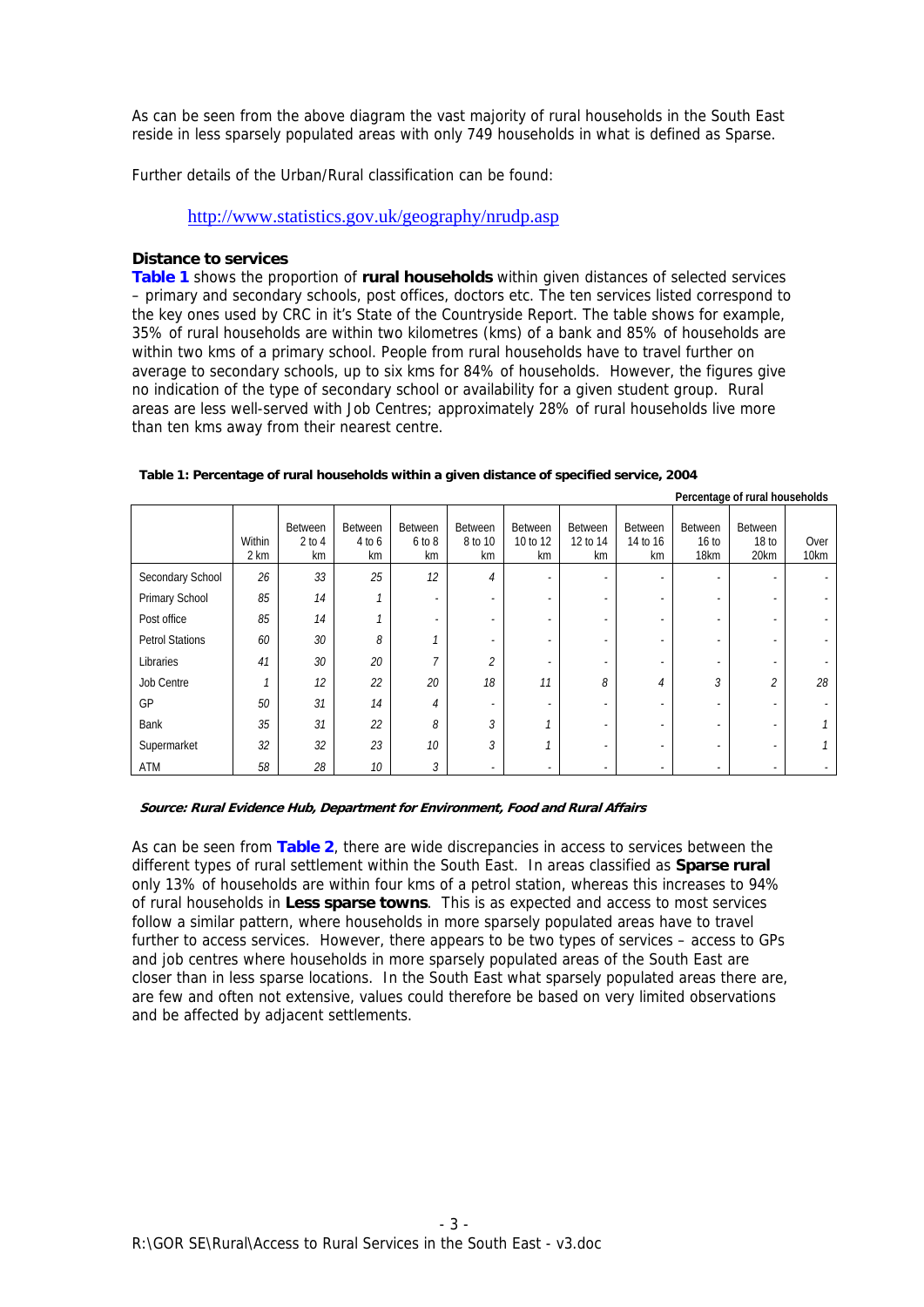| Table 2: Percentage of rural households within a set distance of various services |
|-----------------------------------------------------------------------------------|
|-----------------------------------------------------------------------------------|

|                       |                              |                            |                         |                                    |                    |                        |             | Percentage of rural households |                           |                     |
|-----------------------|------------------------------|----------------------------|-------------------------|------------------------------------|--------------------|------------------------|-------------|--------------------------------|---------------------------|---------------------|
| Distance from:        | Secondary<br>School<br>(4km) | Primary<br>School<br>(2Km) | Post<br>office<br>(2km) | Petrol<br><b>Stations</b><br>(4km) | Libraries<br>(4km) | Job<br>Centre<br>(8Km) | GP<br>(4km) | Bank<br>(4km)                  | Super-<br>market<br>(4km) | <b>ATM</b><br>(4km) |
| Rural                 | 59                           | 85                         | 85                      | 91                                 | 71                 | 54                     | 82          | 66                             | 64                        | 86                  |
| Sparse rural          | 19                           | 54                         | 33                      | 13                                 | 25                 | 92                     | 90          | 18                             | $\overline{\phantom{a}}$  | 89                  |
| Sparse town           | $\overline{\phantom{a}}$     | 100                        | 74                      | ٠                                  | 42                 | 100                    | 72          | $\overline{\phantom{a}}$       | ٠                         | 100                 |
| Sparse village        | 24                           | 44                         | 24                      | 16                                 | 21                 | 90                     | 94          | 22                             | ٠                         | 87                  |
| Sparse dispersed      | n/a                          | n/a                        | n/a                     | n/a                                | n/a                | n/a                    | n/a         | n/a                            | n/a                       | n/a                 |
| Less sparse rural     | 59                           | 85                         | 85                      | 91                                 | 71                 | 54                     | 82          | 66                             | 64                        | 86                  |
| Less sparse town      | 69                           | 96                         | 98                      | 94                                 | 84                 | 52                     | 90          | 78                             | 76                        | 94                  |
| Less sparse village   | 48                           | 78                         | 76                      | 87                                 | 56                 | 57                     | 72          | 52                             | 52                        | 80                  |
| Less sparse dispersed | 56                           | 73                         | 70                      | 90                                 | 66                 | 54                     | 81          | 63                             | 60                        | 81                  |

**Source: Rural Evidence Hub, Department for Environment, Food and Rural Affairs** 

#### **Changes over time**

**Chart 3** looks at change in provision of services between 2000 and 2007 in the South East. It should be borne in mind that the chart shows changes in the **number** of services in an area and not whether the ease of access has changed. The bars represent averages over each type of area and within each, changes will benefit some households and disadvantage others.

There have been small declines in the number of schools in both rural and urban areas. The number of banks has also reduced, although there have been increases in cashpoint (ATM) machines particularly in rural areas. There has also been a decline in the number of Post Offices, but this is more marked in urban rather than rural areas.





**Source: Commission for Rural Communities**

R:\GOR SE\Rural\Access to Rural Services in the South East - v3.doc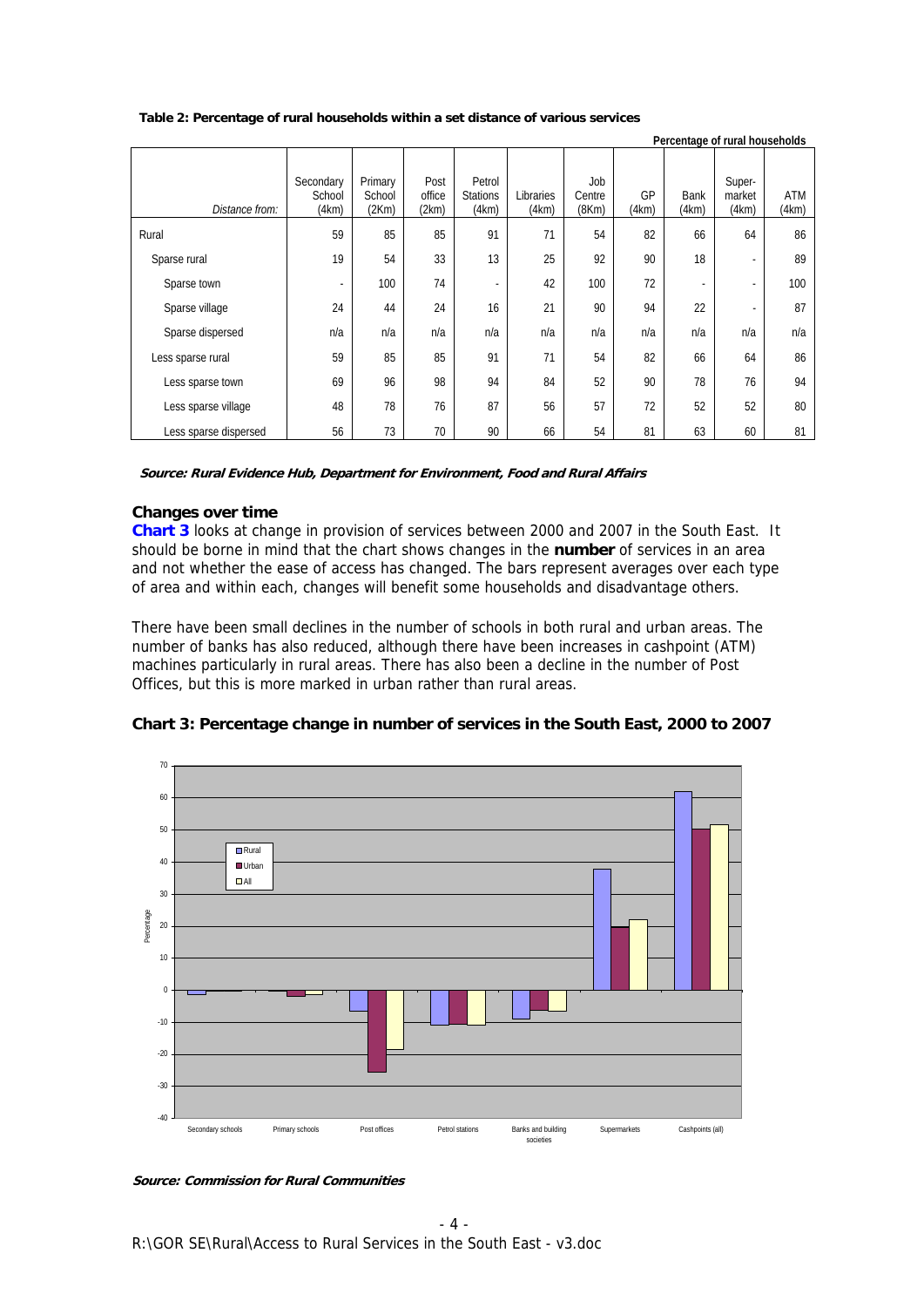#### **Access to different rural services**

In order to compare accessibility to the ten services between local authorities, we have ranked the local authorities within the South East according to the proportion of their rural households which are within the distance specified for each key service. The ranks have been aggregated over the services to give an overall total for each authority.

Some local authorities have no rural households and these have been excluded from the summary in **Table 4**. These authorities are Crawley, Eastbourne, Gosport, Hastings, Portsmouth, Rushmoor, Southampton and Worthing. Authorities where all rural households have a given service within the specified distance have scored 1 for that service. Spelthorne, and other authorities with an overall total of 10 (the lowest possible), indicate that the rural households in these areas have relatively good access to key services, being within the specified distances for all.

**Table 4** shows the local authorities with the ten best (lowest) and ten worst (highest) overall scores for accessibility. A table (4a) giving scores for all authority districts with rural households can be found in the annex, together with maps showing the location of services for the region. Although this is a simplistic view of accessibility to key services, it does give an impression of the situation in each authority.

Overall, Dartford is one of the top ten authorities for accessibility, however it ranks 29<sup>th</sup> in access to secondary schools. Conversely, access to services is relatively poorer in West Oxfordshire, but in access to Post Offices the area is ranked 26<sup>th</sup>.

Choosing the distances with which to assess overall proximity to services is rather arbitrary and could be done with any combination of distances required. Those presented in **Table 4** follow distance to services quoted by CRC in the State of the Countryside Report 2007.

By considering the percentage of rural households within two kms of a GP surgery there are significant changes in ranking for some districts. For example, in Havant the rank fell from equal 1st with 100% of households within four kms of a surgery to  $59<sup>th</sup>$  with only 3.8% within two kms. Also, Woking dropped from equal 1<sup>st</sup> to  $44<sup>th</sup>$  with  $43.5%$  within two kms and Reigate and Banstead from  $18^{th}$  with 98.9% within four kms to  $51^{st}$  with 39.8% of rural households within two kms of a GP surgery. Further details are shown in Table 4a(ii) in Annex 2.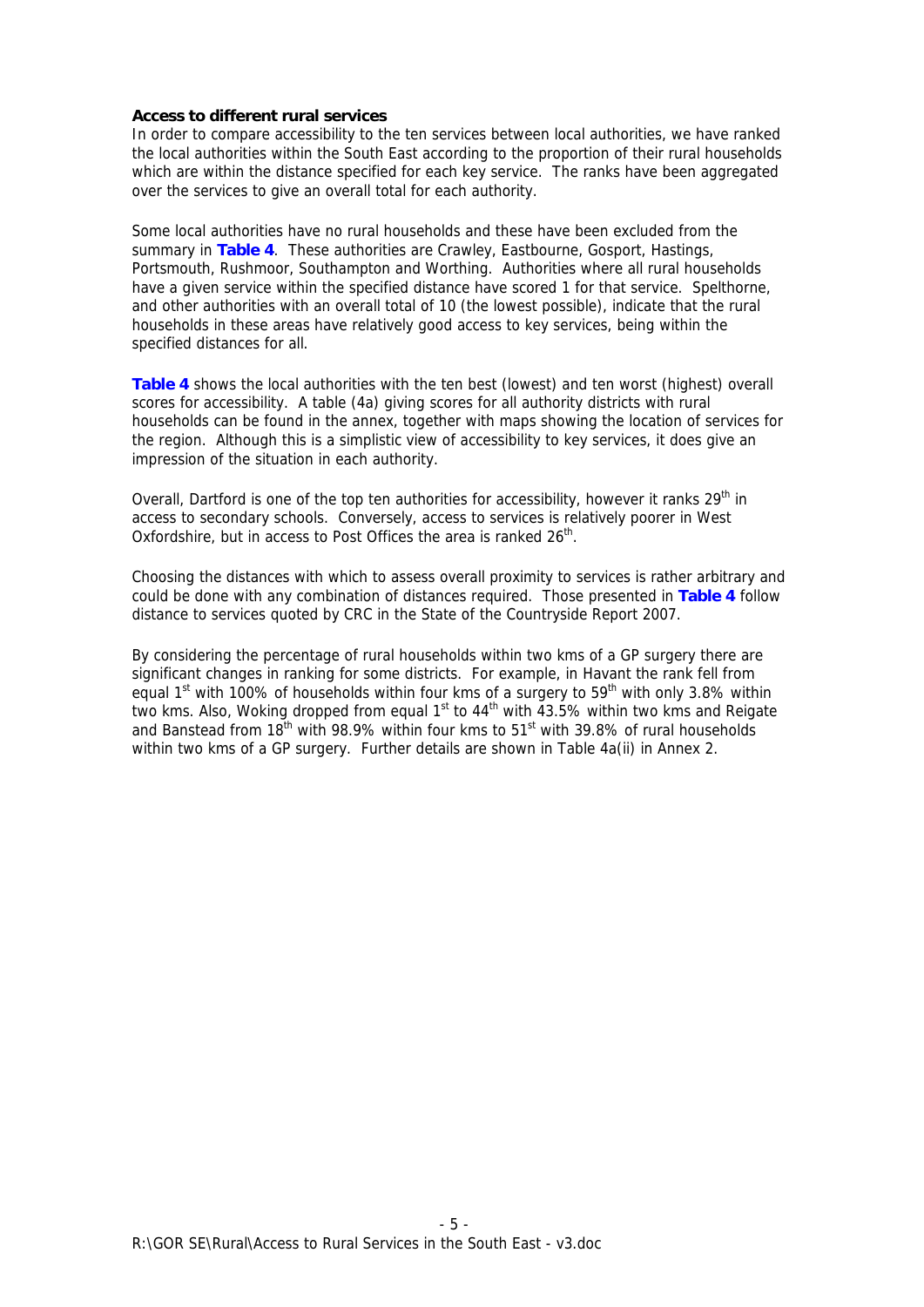| Distance from:    | Secondary<br><b>Schools</b><br>$(4 \text{ km})$ | Primary<br>Schools<br>(2 Km) | Post<br>office<br>(2 km) | Petrol<br><b>Stations</b><br>$(4 \text{ km})$ | Libraries<br>$(4 \text{ km})$ | Job<br>Centre<br>$(8$ Km $)$ | GP<br>surgeries<br>$(4 \text{ km})$ | <b>Banks</b><br>$(4 \text{ km})$ | Super-<br>markets<br>(4 km) | <b>ATMs</b><br>(4 km) | Overall         |
|-------------------|-------------------------------------------------|------------------------------|--------------------------|-----------------------------------------------|-------------------------------|------------------------------|-------------------------------------|----------------------------------|-----------------------------|-----------------------|-----------------|
| Eastleigh         |                                                 |                              |                          |                                               |                               |                              |                                     |                                  |                             |                       | 10 <sup>°</sup> |
| Oxford            |                                                 |                              |                          |                                               |                               |                              |                                     |                                  |                             |                       | 10              |
| Spelthorne        |                                                 |                              |                          |                                               |                               |                              |                                     |                                  |                             |                       | 10 <sub>1</sub> |
| Reading           |                                                 |                              |                          |                                               |                               |                              |                                     |                                  |                             |                       | 10              |
| Slough            |                                                 |                              |                          |                                               |                               |                              |                                     |                                  |                             |                       | 10              |
| Brighton and Hove |                                                 |                              |                          |                                               |                               |                              |                                     |                                  |                             |                       | 10              |
| Epsom and Ewell   |                                                 |                              | 10                       |                                               |                               |                              |                                     |                                  |                             |                       | 19              |
| Woking            |                                                 | 32                           | 9                        |                                               |                               |                              |                                     |                                  |                             |                       | 49              |
| Dartford          | 29                                              | 8                            | 13                       |                                               |                               |                              |                                     |                                  |                             |                       | 57              |
| South Bucks       | 18                                              | 12                           | 15                       |                                               |                               | 17                           |                                     |                                  | 24                          |                       | 91              |

**Table 4: Local authority districts with the best and worst overall proximity to services in the South East (rural districts only) Best accessibility** 

#### **Worst accessibility**

| Distance from:               | Secondary<br><b>Schools</b><br>$(4 \text{ km})$ | Primary<br><b>Schools</b><br>$(2$ Km $)$ | Post<br>office<br>(2 km) | Petrol<br><b>Stations</b><br>$(4 \text{ km})$ | Libraries<br>$(4 \text{ km})$ | Job<br>Centre<br>$(8$ Km $)$ | GP<br>surgeries<br>$(4 \text{ km})$ | <b>Banks</b><br>$(4 \text{ km})$ | Super-<br>markets<br>$(4 \text{ km})$ | <b>ATMs</b><br>$(4 \text{ km})$ | Overall |
|------------------------------|-------------------------------------------------|------------------------------------------|--------------------------|-----------------------------------------------|-------------------------------|------------------------------|-------------------------------------|----------------------------------|---------------------------------------|---------------------------------|---------|
| West Oxfordshire             | 50                                              | 53                                       | 26                       | 58                                            | 33                            | 49                           | 49                                  | 47                               | 35                                    | 52                              | 452     |
| Swale                        | 37                                              | 44                                       | 58                       | 51                                            | 48                            | 24                           | 50                                  | 58                               | 36                                    | 47                              | 453     |
| Mole Valley                  | 48                                              | 56                                       | 47                       | 34                                            | 55                            | 55                           | 32                                  | 50                               | 50                                    | 37                              | 464     |
| <b>Basingstoke and Deane</b> | 55                                              | 51                                       | 50                       | 45                                            | 49                            | 40                           | 53                                  | 55                               | 45                                    | 38                              | 481     |
| Aylesbury Vale               | 52                                              | 38                                       | 44                       | 57                                            | 39                            | 44                           | 56                                  | 53                               | 54                                    | 49                              | 486     |
| Rother                       | 35                                              | 48                                       | 51                       | 54                                            | 57                            | 50                           | 44                                  | 40                               | 55                                    | 58                              | 492     |
| Wealden                      | 47                                              | 52                                       | 53                       | 49                                            | 45                            | 58                           | 40                                  | 42                               | 58                                    | 56                              | 500     |
| <b>Test Valley</b>           | 53                                              | 49                                       | 42                       | 50                                            | 58                            | 34                           | 59                                  | 56                               | 53                                    | 55                              | 509     |
| Cherwell                     | 57                                              | 57                                       | 57                       | 59                                            | 54                            | 48                           | 58                                  | 59                               | 52                                    | 57                              | 558     |
| Ashford                      | 58                                              | 55                                       | 56                       | 53                                            | 56                            | 53                           | 57                                  | 57                               | 57                                    | 59                              | 561     |

**Source: Rural Evidence Hub, Department for Environment, Food and Rural Affairs**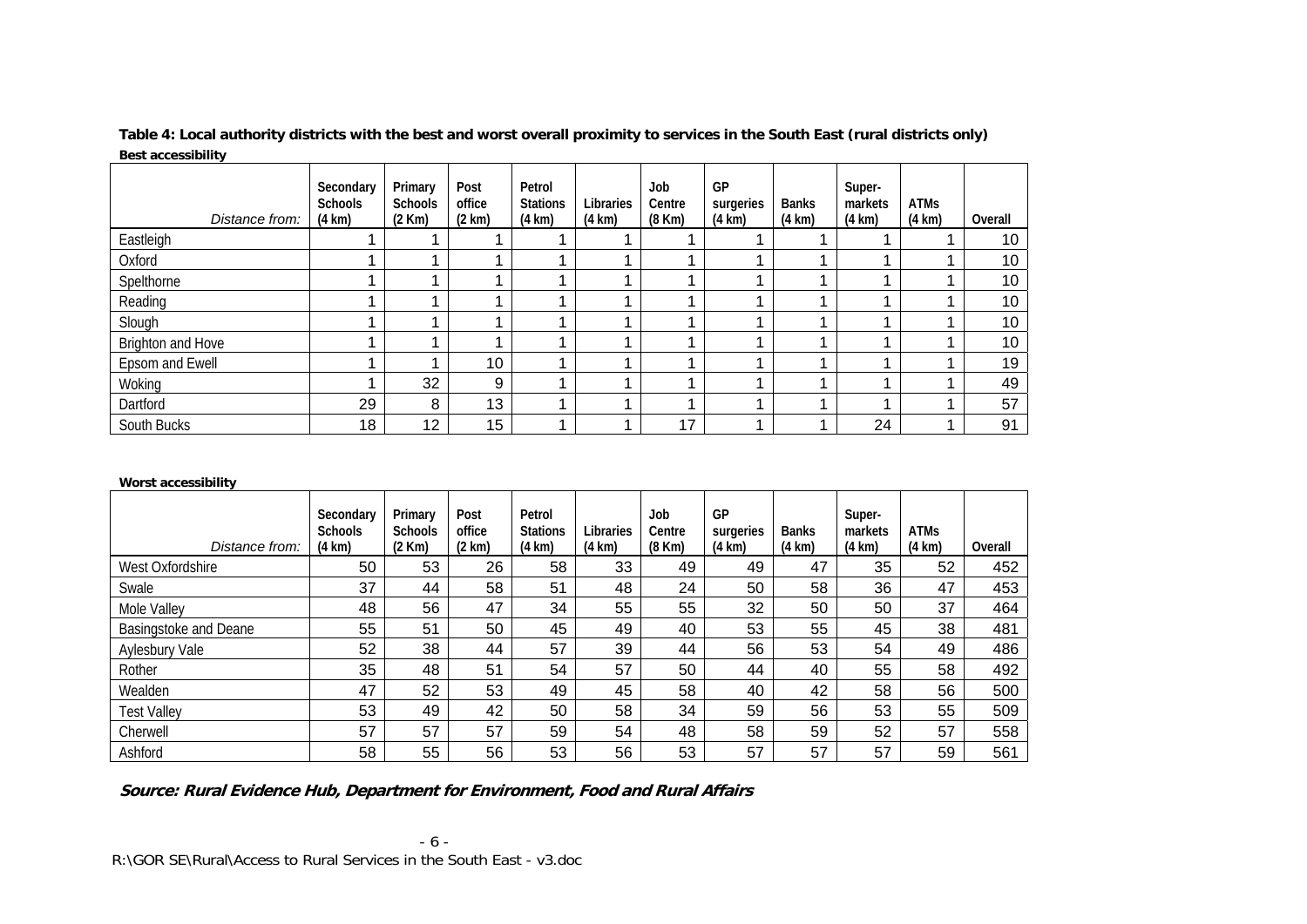#### **Travel times to services**

Although proximity to a given service is a good indicator of accessibility, it is only one aspect. The time taken to travel to use a service is also of prime importance.

The Department for Transport's National Core Accessibility Indicators consider the average time taken to get to a service using public transport, walking, or in some cases cycling in respect of accessing secondary schools and shopping. These indicators also consider the proportion of population that is most likely to use a particular service and also accessibility to an 'at risk' group. For example, in the case of Primary Schools the service is for children between the ages of 5 and 10 years, with an 'at risk' population of children receiving free school meals.

**Table 5** shows the proportion of the 5-10 years old population of a local authority who are within 15 or 30 minutes of a primary school by public transport or walking, with separate values for the 'at risk' group.

| Table 5: Access to Primary Schools, 2005 |  |  |
|------------------------------------------|--|--|
|                                          |  |  |

|                                |             |             | Percentage   | Percentage   |
|--------------------------------|-------------|-------------|--------------|--------------|
|                                | Percentage  | Percentage  | of '5-10     | of '5-10     |
|                                | of '5-10    | of '5-10    | years old'   | years old'   |
|                                | years old'  | years old'  | receiving    | receiving    |
|                                | population  | population  | free school  | free school  |
|                                | within 15   | within 30   | meals within | meals within |
|                                | minutes     | minutes     | 15 minutes   | 30 minutes   |
| Type of authority <sup>1</sup> | travel time | travel time | travel time  | travel time  |
| Rural 80                       | 92          | 98          | 95           | 99           |
| Rural 50                       | 92          | 98          | 96           | 99           |
| Significant rural              | 94          | 99          | 97           | 99           |
| Other urban                    | 99          | 100         | 100          | 100          |
| Large urban                    | 99          | 100         | 100          | 100          |
| Major urban                    | 98          | 100         | 99           | 100          |

#### *Source: National Core Accessibility Indicators, Department for Transport*

#### **1 Description of the above categories:**

| Type of           | <b>Description</b>                                                                                             |
|-------------------|----------------------------------------------------------------------------------------------------------------|
| authority         |                                                                                                                |
| Rural 80          | Districts with at least 80% of their population in rural settlements and larger market towns                   |
| Rural 50          | Districts with at least 50% but less than 80% of their population in rural settlements and larger market towns |
| Significant rural | Districts with more that 37,000 people or more than 26% of their population in rural settlements and larger    |
|                   | market towns                                                                                                   |
| Other urban       | Districts with fewer than 37,000 people or less than 26% of their population in rural settlements and larger   |
|                   | market towns                                                                                                   |
| Large urban       | Districts with either 50,000 people or 50% of their population in one of the urban areas with a population     |
|                   | between 250,000 and 750,000                                                                                    |
| Major urban       | Districts with either 100,000 people or 50% of their population in an urban area with a population of more     |
|                   | than 750,000                                                                                                   |

In local authorities classified as **Significant rural**, 94% of the children in the South East have access to a primary school within 15 minutes. The proportion is slightly lower in those classified as **Rural 80** and **Rural 50**, 92% in each. Accessibility increases in each type of settlement for the 'at risk' children who receive free school meals.

However, there are differences between individual local authorities within the South East, Rother had the lowest proportion (78%) of children within 15 minutes of a primary school. By extending the travel time to 30 minutes the lowest proportions rose to 95% of children in both Rother and Cherwell.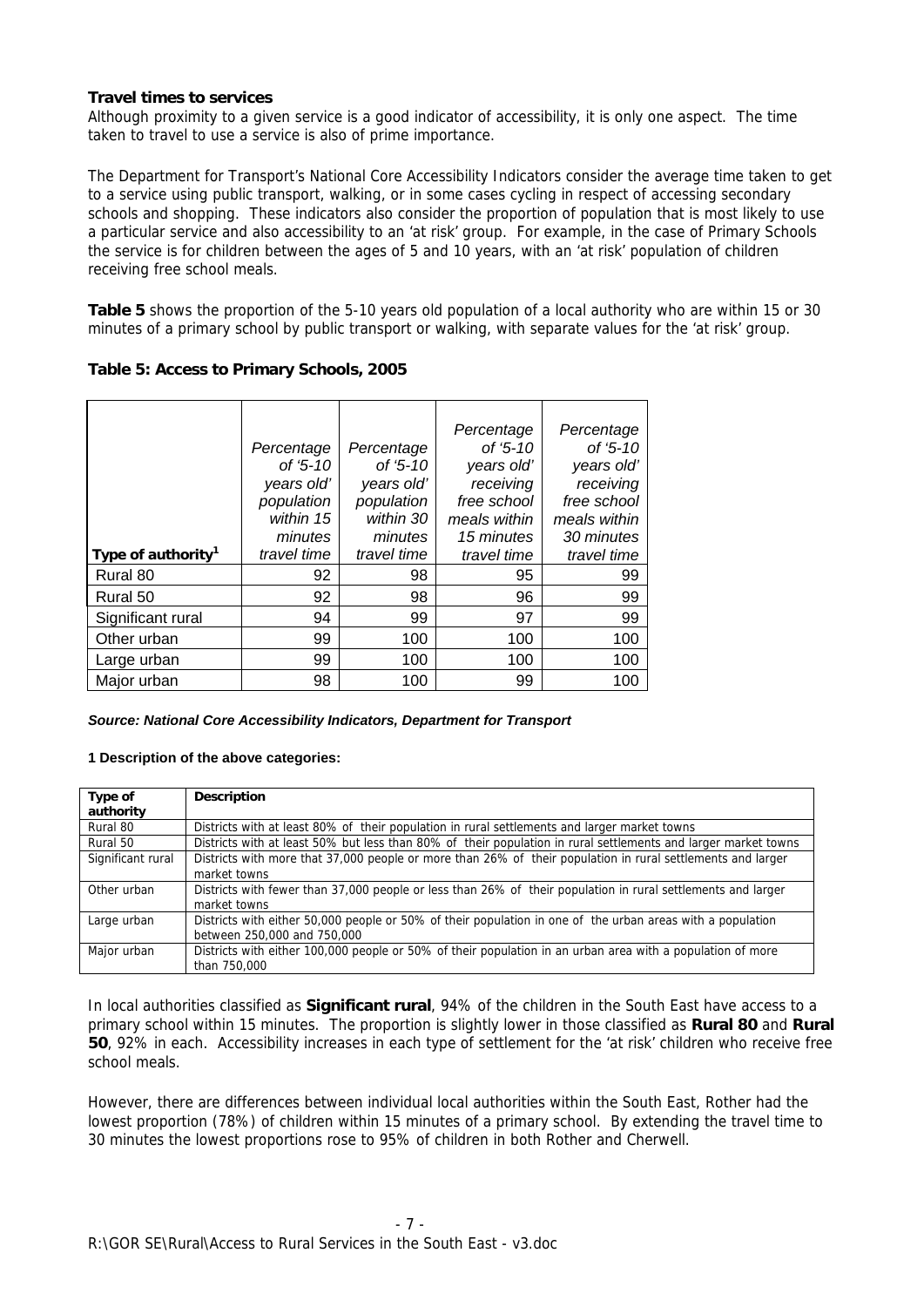## **Table 6: Access to Secondary schools, 2005**

For secondary schools similar indicators for 11-15 years old have been calculated using slightly longer travel times, the 'at risk' group are those receiving free school meals.

|                   | Percentage<br>of '11-15 | Percentage<br>of '11-15 | Percentage<br>of '11-15<br>years old' | Percentage<br>of '11-15<br>years old' |
|-------------------|-------------------------|-------------------------|---------------------------------------|---------------------------------------|
|                   | years old'              | years old'              | receiving free                        | receiving free                        |
|                   | population              | population              |                                       | school meals school meals             |
|                   | within 20               | within 40               | within 20                             | within 40                             |
|                   | minutes                 | minutes                 | minutes                               | minutes                               |
|                   | travel time             | travel time             | travel time                           | travel time                           |
| Rural 80          | 78                      | 96                      | 86                                    | 99                                    |
| Rural 50          | 76                      | 96                      | 84                                    | 98                                    |
| Significant rural | 85                      | 97                      | 91                                    | 99                                    |
| Other urban       | 95                      | 100                     | 98                                    | 100                                   |
| Large urban       | 94                      | 100                     | 96                                    | 100                                   |
| Major urban       | 95                      | 100                     | 96                                    | 100                                   |

*Source: National Core Accessibility Indicators, Department for Transport* 

**Table 6** indicates that secondary schools are not quite as accessible as primary schools for their relevant population on average. For **Rural 50** communities, over three-quarters (76%) of the residents are within 20 minutes travel time of a secondary school when cycling is included as a mode of transport as well as walking or public transport. Almost all of the 'at risk' children in rural areas (98% to 99%) are within 40 minutes travel time of a school. These figures take no account of the type of school or the suitability for a given child.

South Buckinghamshire and Rother are the two local authority districts which are least well served by secondary schools in the South East, with only 55% of the 11-15 years old population in South Buckinghamshire and 57% in Rother being within 20 minutes travel time. For children receiving free school meals, the percentage increases to 66% in South Buckinghamshire; but only increases by three percentage points for Rother from 57% for all pupils to 60% for those receiving free school meals.

## **Table 7: Access to Doctors (GPs), 2005**

|                   |             |             | Percentage  | Percentage  |
|-------------------|-------------|-------------|-------------|-------------|
|                   | Percentage  | Percentage  | Οt          | оt          |
|                   | οf          | οf          | households  | households  |
|                   | households  | households  | 'without a  | 'without a  |
|                   | within 15   | within 30   | car' within | car' within |
|                   | minutes     | minutes     | 15 minutes  | 30 minutes  |
|                   | travel time | travel time | travel time | travel time |
| Rural 80          | 76          | 94          | 87          | 98          |
| Rural 50          | 76          | 94          | 86          | 97          |
| Significant rural | 83          | 96          | 91          | 98          |
| Other urban       | 95          | 100         | 98          | 100         |
| Large urban       | 96          | 100         | 99          | 100         |
| Maior urban       | 94          | 99          | 97          | 100         |

## *Source: National Core Accessibility Indicators, Department for Transport*

Similar accessibility indicators have also been prepared for proximity to a General Practitioner's (GP) surgery. **Table 7** shows that 83% of households living in **Significant rural** areas are within 15 minutes of a surgery, the lowest proportions were in Rother where 66% and Chichester 67% of rural households are within 15 minutes of a surgery.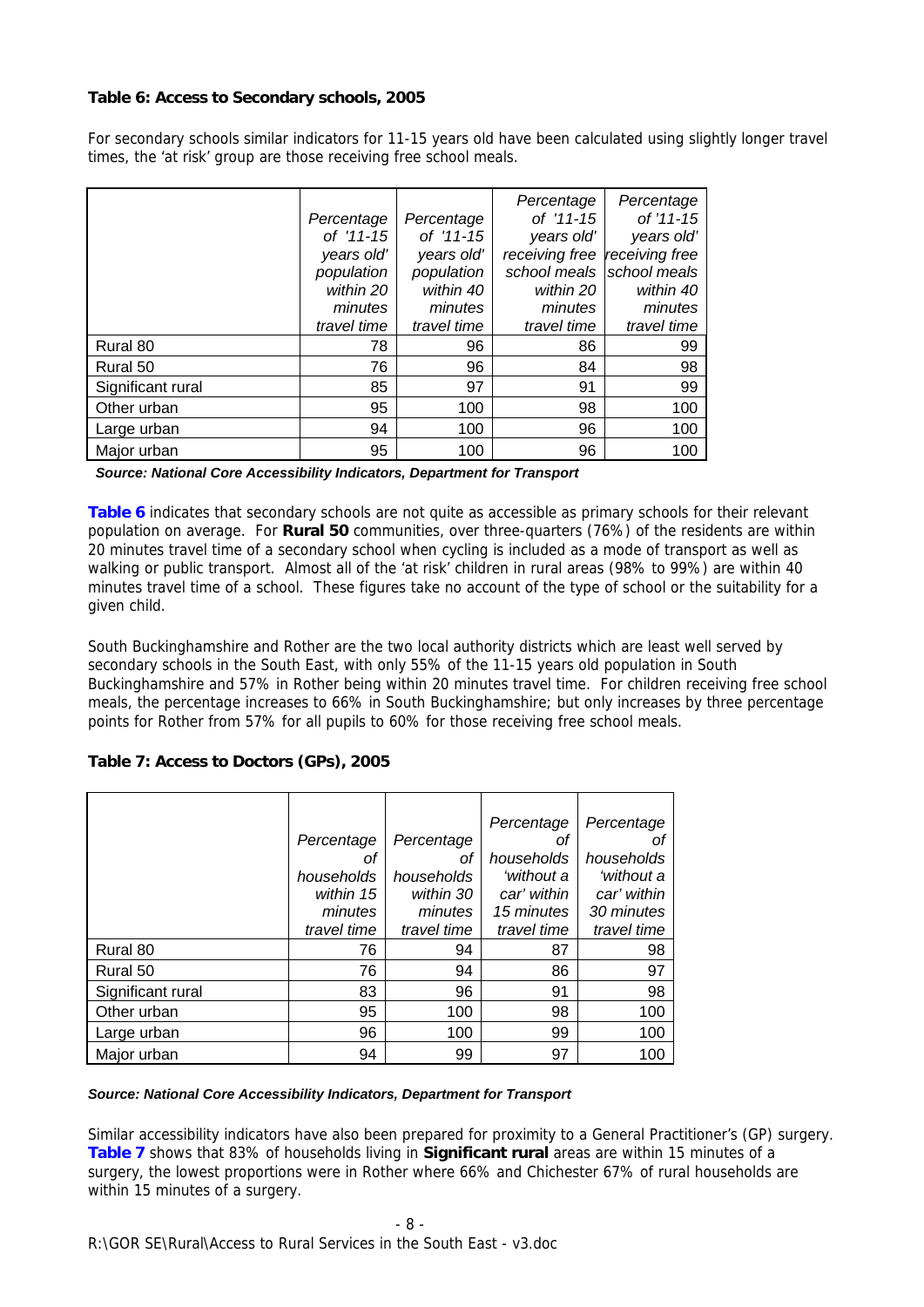For those households without access to a car, the proportions within 15 minutes of a surgery were lowest in South Oxfordshire (78%) and South Buckinghamshire (79%). In Rother and the Test Valley greater than 5% of the 'at risk' group without access to a car were more than 30 minutes travel time to a doctor's surgery.

| Table 8: Access to Shops, 2005 |  |  |
|--------------------------------|--|--|
|--------------------------------|--|--|

|                   |             |             | Percentage  | Percentage  |
|-------------------|-------------|-------------|-------------|-------------|
|                   | Percentage  | Percentage  | ΟŤ          | Οt          |
|                   | Οt          | οf          | households  | households  |
|                   | households  | households  | 'without a  | 'without a  |
|                   | within 15   | within 30   | car' within | car' within |
|                   | minutes     | minutes     | 15 minutes  | 30 minutes  |
|                   | travel time | travel time | travel time | travel time |
| Rural 80          | 73          | 93          | 84          | 97          |
| Rural 50          | 72          | 93          | 83          | 97          |
| Significant rural | 79          | 94          | 87          | 98          |
| Other urban       | 92          | 100         | 96          | 100         |
| Large urban       | 93          | 99          | 97          | 100         |
| Major urban       | 92          | 99          | 96          | 100         |

#### *Source: National Core Accessibility Indicators, Department for Transport*

Shops and supermarkets are other services which are important to rural communities. Almost four-fifths (79%) of households living in **Significant rural** areas are within 15 minutes travel time of a shop or supermarket; for **Rural 50** communities this reduces to 72%. For households without a car these percentages increase to 87% and 83% respectively.

Accessibility to shops by walking, cycling or public transport is lowest in South Buckinghamshire where nearly half (45%) of households live more than 15 minutes from a store. The situation is only slightly better in South Buckinghamshire for the 'at risk' group, i.e. those without access to a car, 59% live within 15 minutes travel time which means that 41% are further away.

## **Indices of Deprivation 2007**

The Indices of Deprivation (ID) provide a relative ranking of areas across England according to their level of deprivation. The 2007 Index of Multiple Deprivation (IMD2007) is based on small geographic areas known as Lower Super Output Areas (LSOAs) of between 1,000 to 3,000 people. There are over 32,482 of these areas in England. The LSOA ranked 1 is the most deprived, with the area ranked 32,482 the least deprived in England.

Further details of the overall index are contained in the annex. Data are available from the Neighbourhood Statistics (NeSS) website for each LSOA for a selection of indicators. One of these indicators relate to 'Barriers to housing and services' and therefore may be of interest to the RASP teams. There are wide differences even within a single local authority district. For example, within Shepway the lowest ranked LSOA is 597 and the highest is 30,502 on the barriers to housing and services indicator.

It is important to note that not all deprived people live in deprived areas and conversely, not everyone living in a deprived area is deprived.

There is a vast amount of data on the NeSS site and subsets could be provided on request if users are unable to access information on the website:

http://neighbourhood.statistics.gov.uk/dissemination/viewFullDataset.do?instanceSelection= 022562&productId=1893&\$ph=60\_61&datasetInstanceId=22562&startColumn=1&numberOfColu mns=8&containerAreaId=276707

Neighbourhood Statistics can also provide thematic maps relating to these indicators.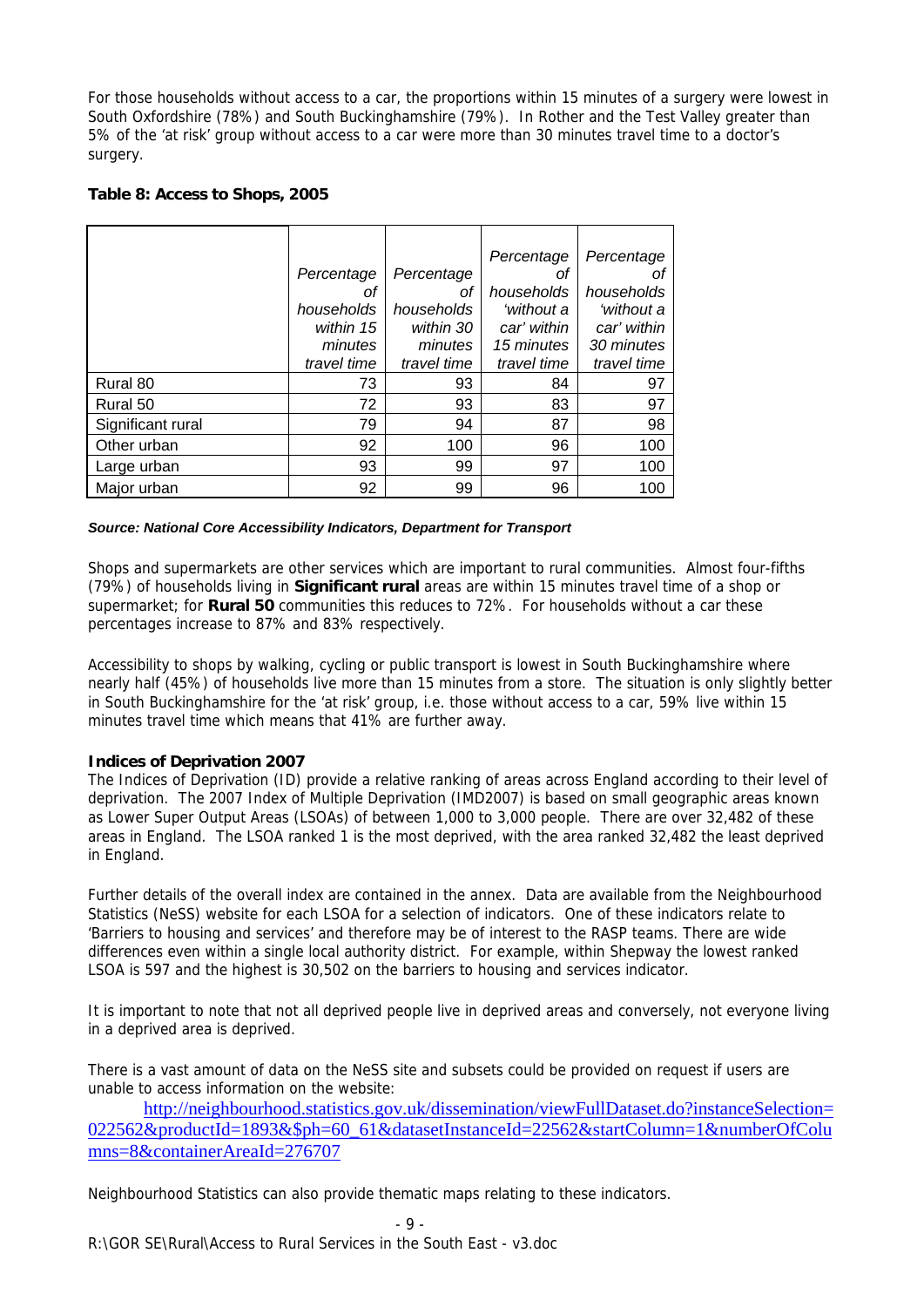## **References**

DEFRA Rural Evidence Base: http://www.defra.gov.uk/rural/research/default.htm

Core Accessibility indicators methodology http://www.dft.gov.uk/162259/162469/221412/221692/223677/accessibilityreport2005.pdf

Commission for Rural Communities State of the Countryside Report: http://www.ruralcommunities.gov.uk/projects/stateofthecountryside2007/overview

RES Implementation Plan for the South East: http://www.seeda.co.uk/RES/docs/RES\_implementation\_plan.pdf

SE Implementation Plan: http://www.southeastra.gov.uk/southeastplan/plan/march\_2006/implementation\_plan/implementation\_plan.pdf

List of small rural town in the South East meeting certain criteria: http://www.seeda.co.uk/Work\_in\_the\_Region/Rural\_Issues/Small\_Rural\_Towns/docs/Rural\_Towns\_List.pdf

Rural Evidence Base for the South East: to be published in February 2008.

Regional and subregional data are obtainable from: http://www.statistics.gov.uk/regionalsnapshot/

For description of various geographic areas used in this report, please see http://www.statistics.gov.uk/geography/downloads/Introductory\_Guide.pdf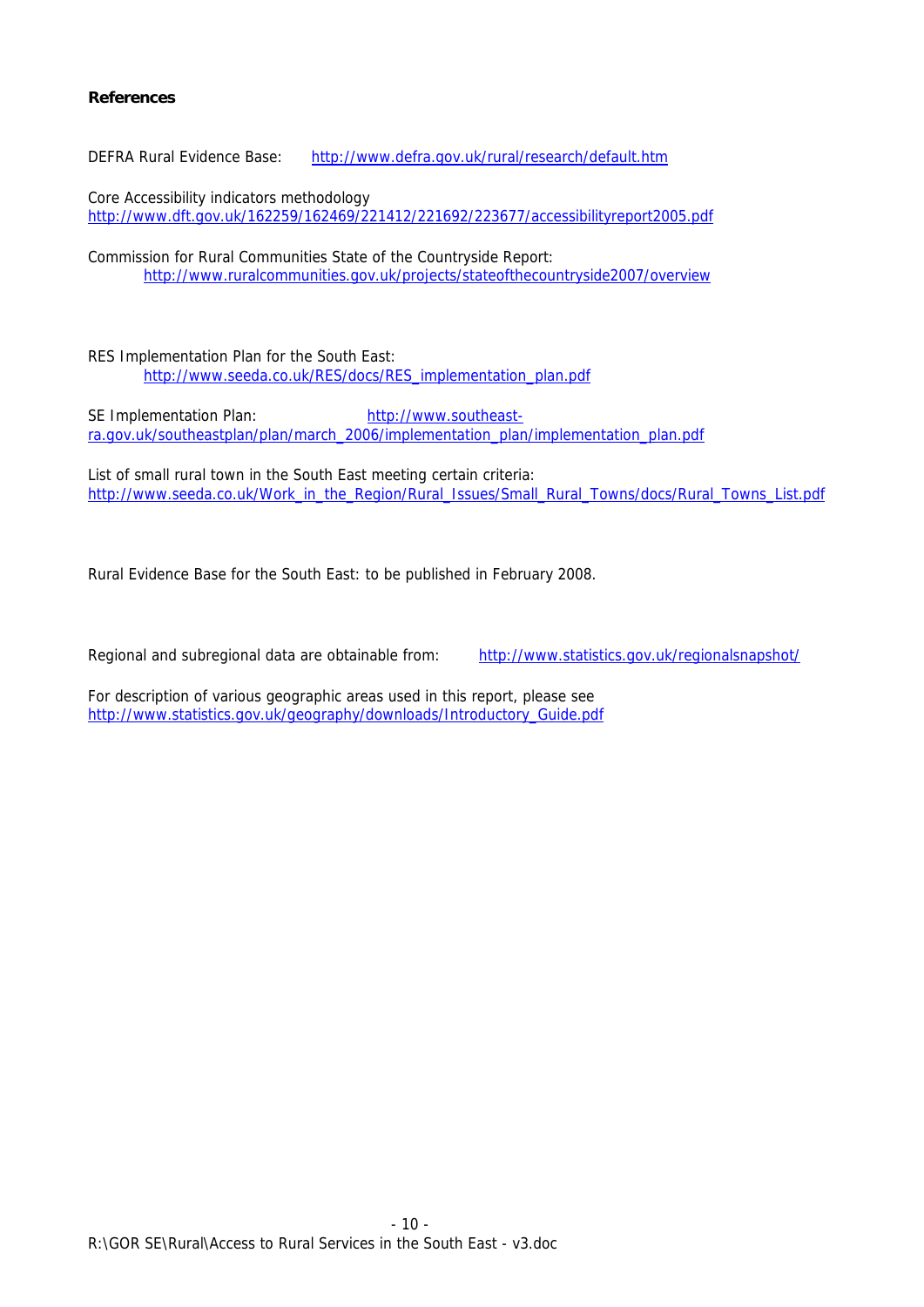## **Annexes**

- 1. Demographic overview summary data for UA/LADs
- 2. Overall scores for accessibility indicators for each rural UA/LAD (Tables 4a & 4a(ii))
- 3. Summary information from the Indices of Deprivation
- 4. Maps of location of services (separate file)
- 5. Workbook of selected background data for the South East (separate file)
- 6. Examples of thematic maps (separate file)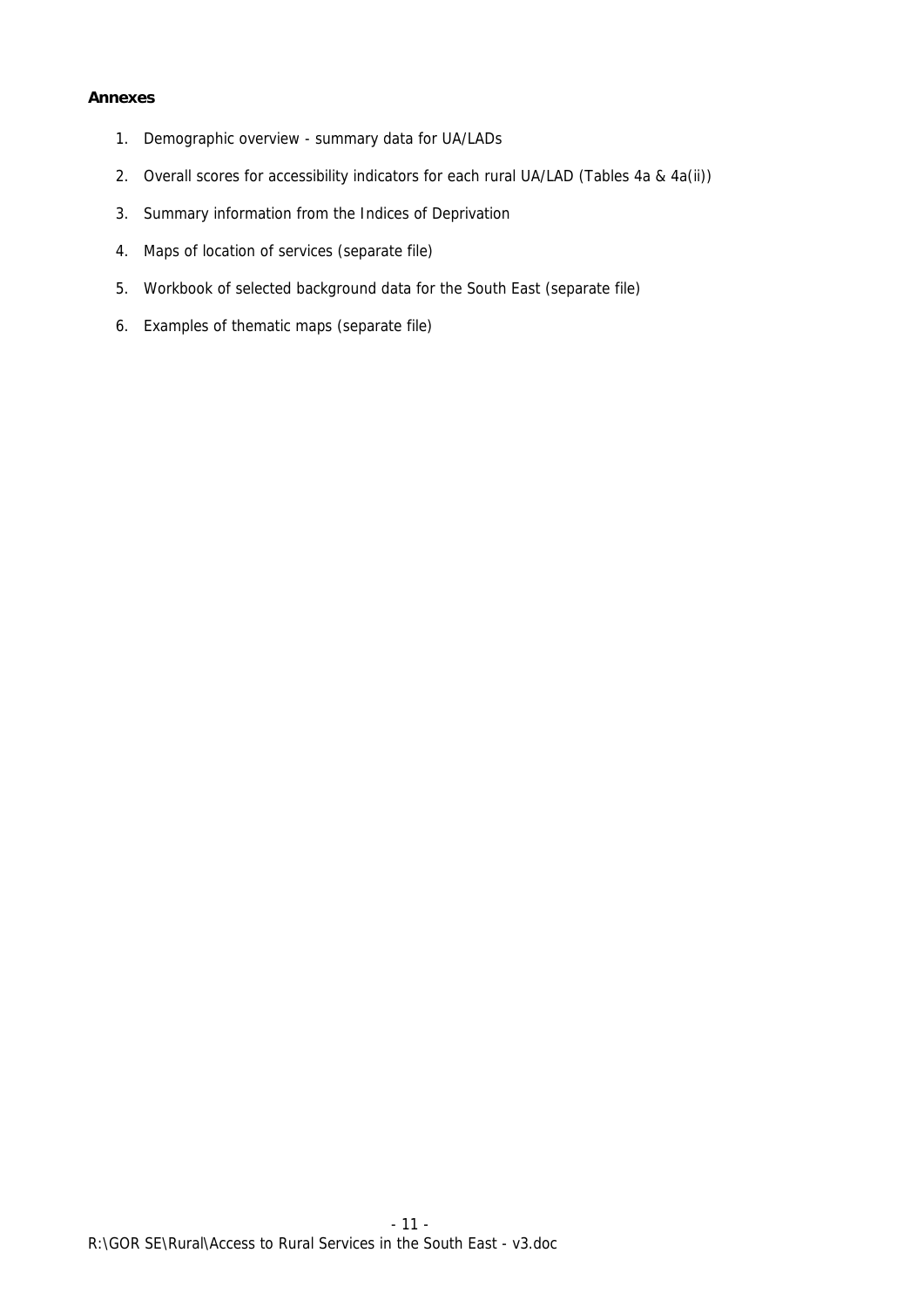# **LA1 key statistics: population and vital statistics, 2006**

|                               |         |        |                  | 2006       |                           |                        | 2005      | 2006          | 2005       | 2006       | 2005      |
|-------------------------------|---------|--------|------------------|------------|---------------------------|------------------------|-----------|---------------|------------|------------|-----------|
|                               |         |        |                  | Total      |                           |                        |           | Standardised  |            |            |           |
|                               |         |        |                  | population | Percentage of population: |                        | Total     | mortality     | Live       |            |           |
|                               |         | People |                  | percentage |                           | of pension             | fertility | ratio         | birth rate | Death rate | Infant    |
|                               | Area    | per    | Population       | change     | aged                      | age <sup>2</sup><br>or | rate      | $(ENG = 100)$ | per 1,000  | per 1,000  | mortality |
|                               | (sq km) | sq km  | Total<br>(thous) | 1981-2006  | under 5                   | over                   | $(TFR)^3$ | $(SMR)^4$     | population | population | rate      |
| United Kingdom <sup>5</sup>   | 242,495 | 250    | 60,587           | 7.5        | $5.8\,$                   | 18.7                   | 1.79      |               | 12.0       | 9.7        | 5.1       |
| England                       | 130,279 | 390    | 50,763           | 8.4        | $5.8\,$                   | 18.6                   | 1.80      | 100           | 12.2       | 9.3        | 5.0       |
| South East                    | 19,069  | 432    | 8,238            | 13.7       | 5.7                       | 19.3                   | 1.78      | 93            | 11.5       | 9.2        | 3.9       |
| <b>Bracknell Forest UA</b>    | 109     | 1,026  | 112              | 32.5       | 6.1                       | 13.8                   | 1.73      | 90            | 12.9       | 8.6        | 4.2       |
| Brighton and Hove UA          | 83      | 3,041  | 251              | 6.0        | 5.4                       | 17.1                   | 1.40      | 98            | 11.9       | 9.6        | 6.2       |
| Isle of Wight UA              | 380     | 364    | 139              | 17.3       | 4.5                       | 26.2                   | 1.69      | 91            | 8.5        | 12.0       |           |
| Medway UA                     | 192     | 1,311  | 252              | 4.8        | 6.2                       | 15.8                   | 1.85      | 113           | 12.5       | 8.4        | 3.2       |
| Milton Keynes UA              | 309     | 728    | 225              | 78.4       | 7.0                       | 12.7                   | 2.07      | 98            | 14.6       | 6.9        | 5.3       |
| Portsmouth UA                 | 40      | 4,879  | 196              | 2.6        | $5.5\,$                   | 16.1                   | 1.58      | 102           | 12.3       | 9.0        | 4.3       |
| Reading UA                    | 40      | 3,534  | 143              | 3.9        | 6.4                       | 14.4                   | 1.74      | 94            | 14.8       | 7.6        | 7.9       |
| Slough UA                     | 33      | 3.673  | 120              | 18.6       | 7.7                       | 13.2                   | 2.25      | 94            | 17.9       | 6.6        | 5.7       |
| Southampton UA                | 50      | 4,587  | 229              | 9.0        | 5.3                       | 15.4                   | 1.52      | 98            | 12.5       | 8.8        | 5.0       |
| West Berkshire UA             | 704     | 211    | 149              | 21.3       | 6.0                       | 16.6                   | 1.98      | 90            | 12.3       | 7.5        | 3.9       |
| Windsor and Maidenhead UA     | 197     | 706    | 139              | 2.5        | 6.0                       | 17.9                   | 1.77      | 95            | 12.3       | 8.4        | 2.4       |
| Wokingham UA                  | 179     | 860    | 154              | 31.5       | 5.9                       | 15.7                   | 1.61      | 87            | 11.0       | 6.4        | 2.4       |
| <b>Buckinghamshire County</b> | 1,565   | 311    | 487              | 10.0       | 6.0                       | 18.1                   | 1.82      | 89            | 11.4       | 7.9        | 4.0       |
| Aylesbury Vale                | 903     | 191    | 172              | 28.2       | 6.0                       | 16.2                   | 1.78      | 95            | 11.6       | 7.6        | 3.6       |
| Chiltern                      | 196     | 460    | 90               | $-0.4$     | 5.7                       | 20.8                   | 1.71      | 90            | 9.3        | 9.2        | 4.8       |
| South Bucks                   | 141     | 451    | 64               | 4.7        | 5.6                       | 20.9                   | 1.62      | 88            | 9.7        | 9.2        | 3.3       |
| Wycombe                       | 325     | 497    | 161              | 2.6        | 6.4                       | 17.6                   | 2.00      | 82            | 13.2       | 7.1        | 4.3       |
| <b>East Sussex County</b>     | 1.709   | 296    | 506              | 18.4       | 5.0                       | 25.9                   | 1.95      | 92            | 9.6        | 12.7       | 2.7       |
| Eastbourne                    | 44      | 2,150  | 95               | 22.5       | 5.1                       | 26.2                   | 1.79      | 91            | 10.4       | 13.5       | 4.1       |
| Hastings                      | 30      | 2,897  | 86               | 13.8       | 5.5                       | 20.2                   | 2.04      | 117           | 12.0       | 12.7       | 3.0       |
| Lewes                         | 292     | 322    | 94               | 19.0       | 5.0                       | 26.2                   | 1.93      | 79            | 9.3        | 11.1       | 1.1       |
| Rother                        | 509     | 172    | 88               | 14.4       | 4.1                       | 31.9                   | 1.99      | 93            | 7.5        | 15.7       | 6.2       |
| Wealden                       | 833     | 172    | 144              | 20.7       | 5.0                       | 25.1                   | 2.03      | 88            | 9.1        | 11.2       | 0.8       |
| <b>Hampshire County</b>       | 3,679   | 344    | 1,266            | 16.5       | 5.5                       | 20.1                   | 1.79      | 89            | 10.7       | 8.9        | 3.0       |
| <b>Basingstoke and Deane</b>  | 634     | 250    | 159              | 20.2       | 6.1                       | 15.8                   | 1.81      | 92            | 12.2       | 6.9        | 4.7       |
| East Hampshire                | 514     | 214    | 110              | 20.0       | 5.6                       | 20.2                   | 1.89      | 97            | 10.3       | 9.9        | 1.8       |
| Eastleigh                     | 80      | 1,491  | 119              | 28.0       | 5.4                       | 18.2                   | 1.78      | 92            | 11.1       | 8.3        | 1.5       |
| Fareham                       | 74      | 1,460  | 108              | 21.8       | 5.0                       | 22.3                   | 1.66      | 86            | 8.9        | 9.2        | 3.1       |
| Gosport                       | 25      | 3,093  | 78               | 0.4        | 5.8                       | 19.5                   | 1.86      | 102           | 12.2       | 9.8        | 4.2       |
| Hart                          | 215     | 413    | 89               | 27.0       | 6.3                       | 16.7                   | 1.79      | 74            | 11.7       | 5.8        | 1.0       |
| Havant                        | 55      | 2,109  | 117              | 0.9        | 5.2                       | 23.4                   | 1.91      | 92            | 10.0       | 10.3       | 0.9       |
| New Forest                    | 753     | 231    | 174              | 19.6       | 4.7                       | 26.9                   | 1.83      | 81            | 8.8        | 11.2       | 7.2       |
| Rushmoor                      | 39      | 2,273  | 89               | 2.0        | 6.4                       | 14.7                   | 1.81      | 96            | 13.9       | 7.2        | 0.8       |
| <b>Test Valley</b>            | 628     | 181    | 114              | 23.5       | 5.6                       | 19.1                   | 1.82      | 91            | 10.6       | 8.5        | 4.2       |
| Winchester                    | 661     | 166    | 110              | 18.3       | 5.4                       | 20.4                   | 1.66      | 85            | 10.2       | 9.2        | 0.9       |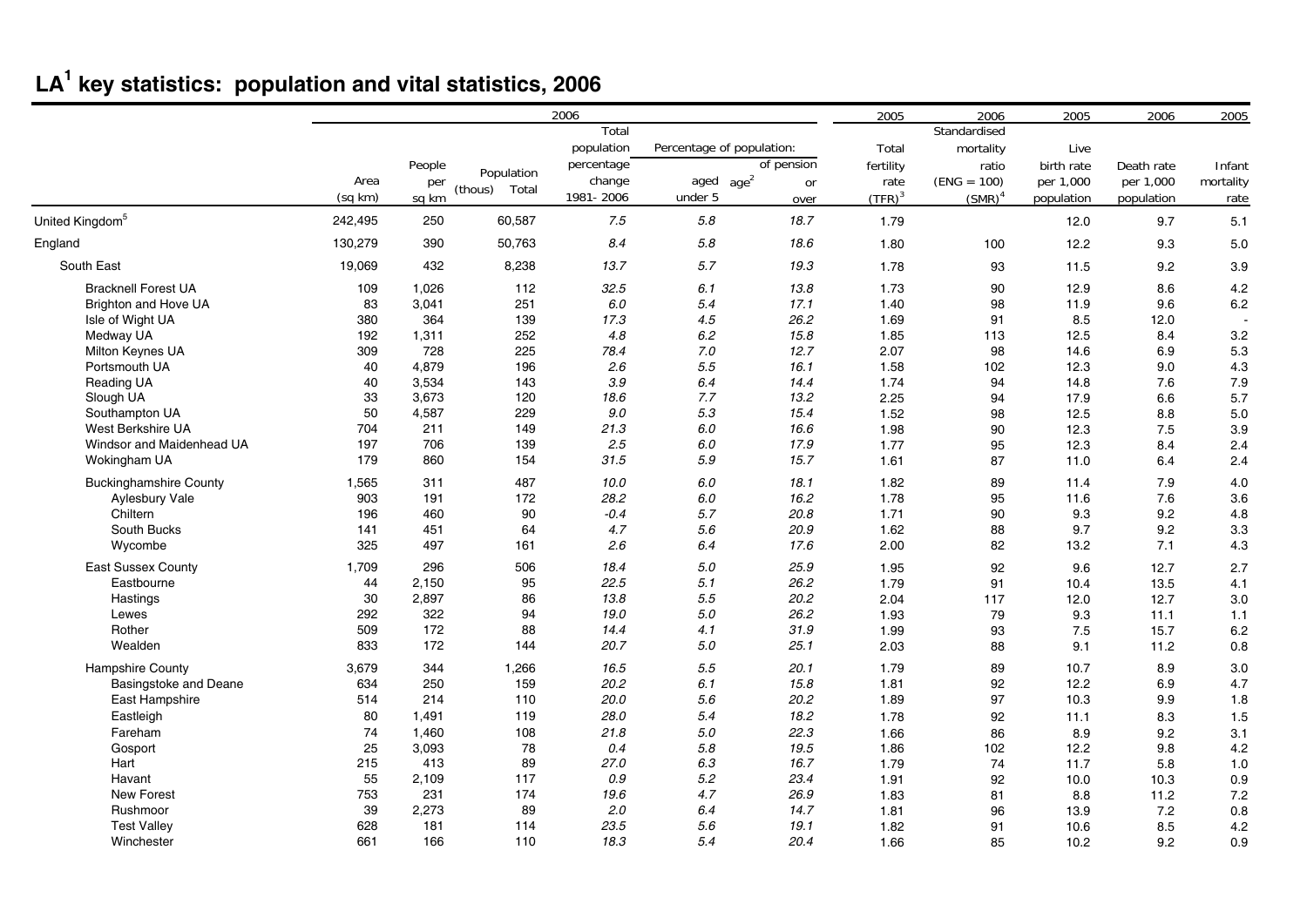| Kent County                  | 3,544 | 390   | 1,383 | 11.1    | 5.7     | 20.3 | 1.88 | 97  | 11.4 | 9.8  | 4.7 |
|------------------------------|-------|-------|-------|---------|---------|------|------|-----|------|------|-----|
| Ashford                      | 581   | 191   | 111   | 27.9    | 6.4     | 19.0 | 2.00 | 90  | 12.0 | 8.4  | 7.6 |
| Canterbury                   | 309   | 473   | 146   | 19.6    | 4.8     | 21.0 | 1.55 | 98  | 9.8  | 10.7 | 3.5 |
| Dartford                     | 73    | 1,236 | 90    | 10.7    | 6.2     | 16.7 | 2.06 | 100 | 14.2 | 8.1  | 3.2 |
| Dover                        | 315   | 338   | 106   | 2.8     | 5.3     | 22.6 | 2.01 | 98  | 10.8 | 11.0 | 2.6 |
| Gravesham                    | 99    | 984   | 97    | 2.0     | 5.8     | 18.7 | 2.04 | 97  | 12.6 | 8.6  | 1.7 |
| Maidstone                    | 393   | 363   | 143   | 9.2     | 5.8     | 19.1 | 1.83 | 98  | 11.6 | 9.2  | 6.0 |
| Sevenoaks                    | 369   | 308   | 114   | 3.5     | 5.8     | 20.6 | 1.90 | 83  | 11.1 | 8.5  | 4.9 |
| Shepway                      | 357   | 279   | 100   | 15.6    | 5.2     | 23.6 | 1.96 | 99  | 10.7 | 11.8 | 9.4 |
| Swale                        | 373   | 344   | 129   | 16.7    | 5.8     | 18.5 | 1.99 | 109 | 11.8 | 9.5  | 5.3 |
| Thanet                       | 103   | 1,245 | 129   | 5.6     | 5.3     | 24.3 | 2.00 | 108 | 11.1 | 13.6 | 4.9 |
| <b>Tonbridge and Malling</b> | 240   | 474   | 114   | 16.5    | 6.2     | 18.6 | 1.87 | 90  | 11.4 | 7.8  | 4.7 |
| <b>Tunbridge Wells</b>       | 331   | 316   | 105   | 6.0     | 5.9     | 19.4 | 1.80 | 90  | 10.6 | 9.1  | 2.7 |
| Oxfordshire                  | 2,605 | 243   | 632   | 16.6    | 5.9     | 17.2 | 1.70 | 91  | 12.1 | 8.1  | 4.2 |
| Cherwell                     | 589   | 233   | 137   | 25.9    | 6.4     | 16.6 | 2.04 | 91  | 13.5 | 7.5  | 7.7 |
| Oxford                       | 46    | 3,270 | 149   | 14.4    | 5.2     | 12.9 | 1.36 | 94  | 11.9 | 6.9  | 3.4 |
| South Oxfordshire            | 679   | 189   | 128   | 9.4     | 6.2     | 19.4 | 1.92 | 89  | 12.0 | 8.7  | 2.6 |
| Vale of White Horse          | 578   | 203   | 117   | 13.2    | 5.8     | 19.0 | 1.93 | 90  | 11.6 | 8.7  | 4.4 |
| West Oxfordshire             | 714   | 140   | 100   | 22.7    | 5.8     | 19.8 | 1.94 | 91  | 11.1 | 9.2  | 1.8 |
| Surrey                       | 1,663 | 653   | 1,085 | 7.4     | 5.9     | 19.1 | 1.73 | 87  | 11.4 | 8.7  | 3.3 |
| Elmbridge                    | 95    | 1,362 | 130   | 15.2    | 6.5     | 18.2 | 1.75 | 80  | 12.5 | 8.0  | 3.7 |
| Epsom and Ewell              | 34    | 2,042 | 70    | 0.3     | $5.9\,$ | 19.2 | 1.77 | 89  | 11.4 | 9.1  | 2.6 |
| Guildford                    | 271   | 491   | 133   | 6.6     | 5.4     | 17.6 | 1.52 | 83  | 10.9 | 7.6  | 2.8 |
| Mole Valley                  | 258   | 312   | 81    | $3.9\,$ | 5.3     | 22.8 | 1.78 | 83  | 9.7  | 9.7  | 2.5 |
| Reigate and Banstead         | 129   | 1,005 | 130   | 10.9    | 6.1     | 18.6 | 1.80 | 98  | 11.7 | 9.8  | 1.3 |
| Runnymede                    | 78    | 1,040 | 81    | 11.6    | 5.1     | 18.4 | 1.45 | 90  | 10.6 | 8.8  | 3.6 |
| Spelthorne                   | 45    | 2,015 | 91    | $-0.6$  | 5.7     | 20.0 | 1.90 | 90  | 12.2 | 8.8  | 5.6 |
| <b>Surrey Heath</b>          | 95    | 867   | 82    | 8.4     | 6.2     | 17.5 | 1.78 | 87  | 11.3 | 7.2  | 4.3 |
| Tandridge                    | 248   | 328   | 81    | 7.1     | 5.6     | 20.3 | 1.98 | 84  | 10.9 | 8.9  | 2.3 |
| Waverley                     | 345   | 338   | 117   | 4.2     | $5.9\,$ | 21.1 | 1.77 | 87  | 10.5 | 9.8  | 2.5 |
| Woking                       | 64    | 1,425 | 91    | 10.6    | 6.4     | 17.2 | 1.92 | 93  | 13.8 | 8.3  | 4.8 |
| <b>West Sussex</b>           | 1,991 | 387   | 771   | 15.3    | 5.4     | 23.4 | 1.85 | 93  | 10.5 | 11.4 | 3.2 |
| Adur                         | 42    | 1,442 | 60    | 2.8     | $5.2\,$ | 24.7 | 1.86 | 95  | 9.9  | 12.1 | 1.7 |
| Arun                         | 221   | 660   | 146   | 22.9    | 4.7     | 29.5 | 1.96 | 94  | 9.3  | 14.7 | 2.2 |
| Chichester                   | 786   | 139   | 109   | 10.2    | 4.8     | 27.0 | 1.72 | 91  | 9.0  | 12.4 | 5.1 |
| Crawley                      | 45    | 2,220 | 100   | 21.6    | $6.2\,$ | 16.4 | 1.82 | 90  | 13.2 | 7.8  | 3.8 |
| Horsham                      | 530   | 242   | 128   | 27.8    | 5.3     | 20.4 | 1.80 | 88  | 10.3 | 8.9  | 3.9 |
| <b>Mid Sussex</b>            | 334   | 386   | 129   | 10.0    | 5.9     | 20.1 | 1.84 | 91  | 11.0 | 9.3  | 2.8 |
| Worthing                     | 32    | 3,037 | 99    | 6.7     | 5.5     | 24.6 | 1.96 | 100 | 11.4 | 14.5 | 2.7 |

1 Local government structure as at 1 April 1998. See Notes and Definitions.

2 Pension age is 65 for men and 60 for women.

3 The total fertility rate (TFR) is the average number of children which would be born to a woman if the current pattern of fertility persisted throughout her child-bearing years. Previously called total period fertility r (TPFR).

4 The standardised mortality ratio (SMR) takes account of the age structure of the population. Data are based on occurrences.

5 The death rate for the United Kingdom relates to 2005.

#### *Source: Office for National Statistics*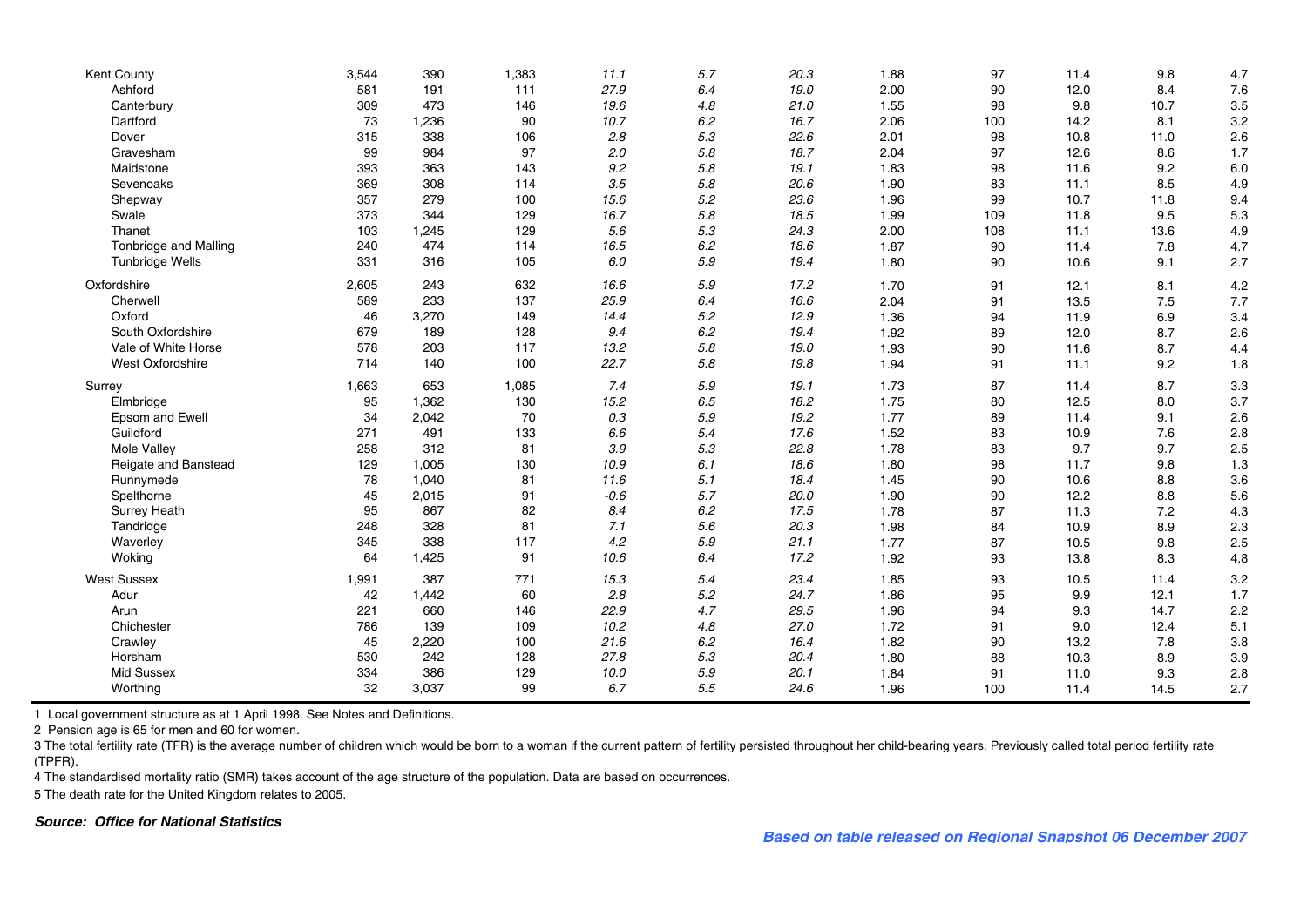## **Annex 2**

**Table 4a: Local authority districts overall proximity to services in the South East (rural districts only)** 

|                                 | Secondary<br><b>Schools</b> | Primary<br><b>Schools</b> | Post<br>office | Petrol<br><b>Stations</b>    | Libraries                    | Job<br>Centre | GP<br>surgeries | <b>Banks</b>      | Super-<br>markets | <b>ATMs</b><br>(4) |            |
|---------------------------------|-----------------------------|---------------------------|----------------|------------------------------|------------------------------|---------------|-----------------|-------------------|-------------------|--------------------|------------|
| Distance from:                  | $(4 \text{ km})$            | (2 Km)                    | (2 km)         | (4 km)                       | (4 km)                       | (8 Km)        | (4 km)          | (4 km)            | (4 km)            | km)                | Overall    |
| Eastleigh<br>Oxford             | 1<br>1                      | 1<br>1                    | 1<br>1         | $\mathbf{1}$<br>$\mathbf{1}$ | $\mathbf{1}$<br>$\mathbf{1}$ | 1<br>1        | 1<br>1          | 1<br>$\mathbf{1}$ | 1<br>1            | 1<br>1             | 10<br>10   |
| Spelthorne                      | 1                           | $\mathbf{1}$              | 1              | $\mathbf{1}$                 | $\mathbf{1}$                 | 1             | 1               | $\mathbf{1}$      | 1                 | $\mathbf{1}$       | 10         |
| Reading                         | 1                           | 1                         | 1              | $\mathbf{1}$                 | $\mathbf{1}$                 | $\mathbf{1}$  | 1               | $\mathbf{1}$      | 1                 | $\mathbf{1}$       | 10         |
| Slough                          | 1                           | 1                         | 1              | $\mathbf 1$                  | 1                            | $\mathbf{1}$  | 1               | $\mathbf{1}$      | 1                 | 1                  | 10         |
| <b>Brighton and Hove</b>        | 1                           | 1                         | 1              | $\mathbf 1$                  | 1                            | 1             | 1               | $\mathbf{1}$      | 1                 | 1                  | 10         |
| Epsom and Ewell                 | 1                           | 1                         | 10             | $\mathbf{1}$                 | 1                            | 1             | 1               | 1                 | 1                 | 1                  | 19         |
| Woking                          | 1                           | 32                        | 9              | $\mathbf{1}$                 | $\mathbf{1}$                 | $\mathbf{1}$  | 1               | $\mathbf{1}$      | 1                 | $\mathbf{1}$       | 49         |
| Dartford                        | 29                          | 8                         | 13             | 1                            | 1                            | $\mathbf{1}$  | 1               | 1                 | 1                 | 1                  | 57         |
| South Bucks                     | 18                          | 12                        | 15             | $\mathbf{1}$                 | 1                            | 17            | 1               | $\mathbf{1}$      | 24                | $\mathbf{1}$       | 91         |
| Havant                          | 1                           | 59                        | 28             | $\mathbf{1}$                 | $\mathbf{1}$                 | $\mathbf{1}$  | 1               | $\mathbf{1}$      | 1                 | $\mathbf{1}$       | 95         |
| Elmbridge                       | 23                          | 54                        | 21             | $\mathbf{1}$                 | 1                            | $\mathbf{1}$  | 1               | $\mathbf{1}$      | 1                 | 1                  | 105        |
| <b>Surrey Heath</b>             | 11                          | 9                         | 11             | $\mathbf{1}$                 | 23                           | 15            | 1               | 19                | 16                | 1                  | 107        |
| Adur                            | 1                           | 50                        | 52             | $\mathbf{1}$                 | $\mathbf{1}$                 | $\mathbf{1}$  | 1               | $\mathbf{1}$      | 1                 | 1                  | 110        |
| Runnymede                       | 28                          | 16                        | 16             | $\mathbf{1}$                 | 19                           | $\mathbf{1}$  | 1               | 15                | 15                | 1                  | 113        |
| Fareham                         | 12                          | 30                        | 55             | $\mathbf{1}$                 | $\overline{1}$               | 20            | 1               | $\mathbf{1}$      | 1                 | $\mathbf{1}$       | 123        |
| Reigate and Banstead            | 13                          | 58                        | 18             | $\mathbf{1}$                 | 22                           | $\mathbf{1}$  | 18              | 17                | 19                | 1                  | 168        |
| <b>Bracknell Forest</b>         | 19                          | 20                        | 43             | $\mathbf{1}$                 | 18                           | 16            | 1               | 20                | 14                | 20                 | 172        |
| Windsor and                     |                             |                           |                |                              |                              |               |                 |                   |                   |                    |            |
| Maidenhead                      | 15                          | 13                        | 19             | 1                            | 21                           | 18            | 24              | 22                | 20                | 29                 | 182        |
| Wokingham                       | 16                          | 14                        | 14             | 23                           | 17                           | 26            | 19              | 21                | 21                | 25                 | 196        |
| Chiltern                        | 14                          | 15                        | 35             | 29                           | 20                           | 33            | 21              | 16                | 17                | 26                 | 226        |
| Gravesham                       | 17                          | 11                        | $\overline{7}$ | 22                           | $\mathbf{1}$                 | 30            | 30              | 52                | 40                | 21                 | 231        |
| Tonbridge and Malling           | 22                          | 10                        | 49             | 25                           | 16                           | 39            | 47              | 27                | 18                | 19                 | 272        |
| Isle of Wight                   | 21                          | 24                        | 12             | 27                           | 31                           | 29            | 45              | 35                | 33                | 28                 | 285        |
| Medway                          | 25                          | 25                        | 8              | 43                           | 35                           | 19            | 48              | 39                | 26                | 22                 | 290        |
| Tunbridge Wells                 | 30                          | 21                        | 17             | 24                           | 25                           | 51            | 26              | 31                | 38                | 40                 | 303        |
| Tandridge                       | 46                          | 29                        | 34             | 20                           | 34                           | 45            | 22              | 28                | 47                | $\mathbf{1}$       | 306        |
| Arun                            | 39                          | 36                        | 46             | 21                           | 37                           | 21            | 23              | 18                | 34                | 36                 | 311        |
| Sevenoaks                       | 59                          | 18                        | 24             | 32                           | 29                           | 37            | 33              | 36                | 23                | 33                 | 324        |
| Hart                            | 24                          | 19                        | 32             | 30                           | 50                           | 59            | 29              | 24                | 31                | 27                 | 325        |
| Milton Keynes                   | 54                          | 17                        | 31             | 47                           | 30                           | 47            | 39              | 23                | 22                | 23                 | 333        |
| Wycombe                         | 40                          | 26                        | 45             | 38                           | 26                           | 43            | 28              | 26                | 42                | 24                 | 338        |
| Guildford                       | 38                          | 45                        | 25             | 33                           | 46                           | 32            | 20              | 25                | 37                | 39                 | 340        |
| South Oxfordshire<br>Winchester | 32<br>27                    | 22                        | 37             | 37                           | 27                           | 41            | 42              | 45                | 27<br>25          | 34                 | 344        |
| Horsham                         | 36                          | 34<br>41                  | 20<br>36       | 46<br>28                     | 44<br>38                     | 38<br>56      | 41<br>31        | 32<br>30          | 29                | 42<br>30           | 349<br>355 |
| New Forest                      | 42                          | 37                        | 29             | 35                           | 43                           | 31            | 43              | 38                | 32                | 31                 | 361        |
| Thanet                          | 56                          | 27                        | 22             | 31                           | 24                           | 25            | 35              | 51                | 56                | 44                 | 371        |
| Maidstone                       | 49                          | 33                        | 30             | 26                           | 28                           | 42            | 25              | 29                | 59                | 54                 | 375        |
| Vale of White Horse             | 33                          | 39                        | 23             | 55                           | 47                           | 46            | 51              | 33                | 28                | 41                 | 396        |
| Waverley                        | 26                          | 47                        | 27             | 39                           | 41                           | 57            | 27              | 44                | 43                | 48                 | 399        |
| West Berkshire                  | 34                          | 28                        | 39             | 44                           | 40                           | 54            | 37              | 43                | 39                | 51                 | 409        |
| Lewes                           | 20                          | 35                        | 59             | 41                           | 51                           | 35            | 55              | 34                | 51                | 32                 | 413        |
| Mid Sussex                      | 41                          | 42                        | 38             | 36                           | 59                           | 28            | 46              | 41                | 49                | 35                 | 415        |
| Shepway                         | 43                          | 46                        | 41             | 56                           | 32                           | 27            | 38              | 46                | 48                | 43                 | 420        |
| Chichester                      | 45                          | 40                        | 33             | 42                           | 42                           | 52            | 54              | 37                | 30                | 46                 | 421        |
| East Hampshire                  | 44                          | 43                        | 48             | 40                           | 53                           | 22            | 34              | 48                | 46                | 45                 | 423        |
| Canterbury                      | 31                          | 31                        | 54             | 52                           | 52                           | 23            | 36              | 54                | 44                | 50                 | 427        |
| Dover                           | 51                          | 23                        | 40             | 48                           | 36                           | 36            | 52              | 49                | 41                | 53                 | 429        |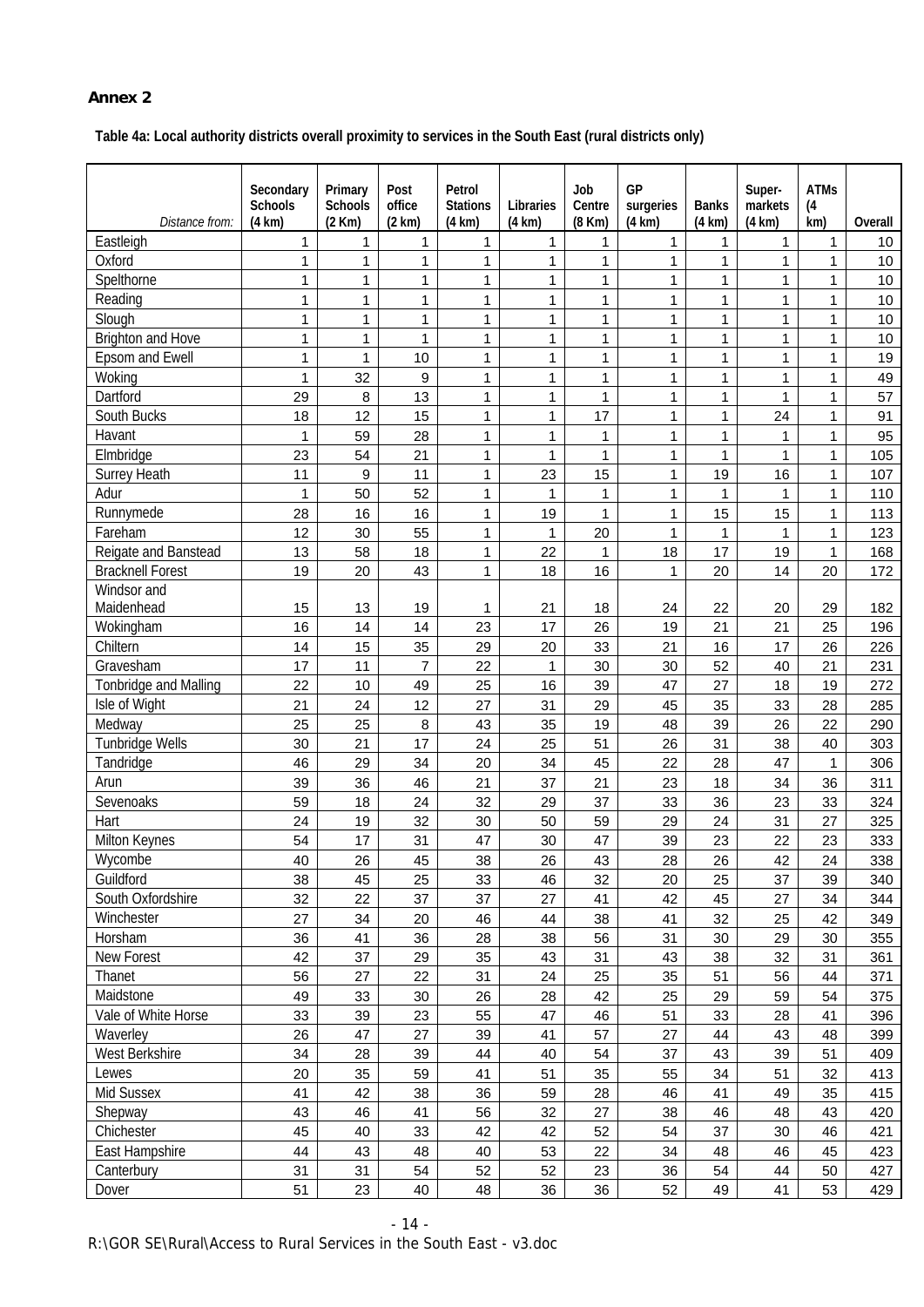| West Oxfordshire      | 50 | 53                  | 26 | 58 | 33 | 49                  | 49 | 47 | 35 | 52 | 452 |
|-----------------------|----|---------------------|----|----|----|---------------------|----|----|----|----|-----|
| Swale                 | 37 | 44                  | 58 | 51 | 48 | 24                  | 50 | 58 | 36 | 47 | 453 |
| Mole Valley           | 48 | 56                  | 47 | 34 | 55 | 55                  | 32 | 50 | 50 | 37 | 464 |
| Basingstoke and Deane | 55 | 51                  | 50 | 45 | 49 | 40                  | 53 | 55 | 45 | 38 | 481 |
| Aylesbury Vale        | 52 | 38                  | 44 | 57 | 39 | 44                  | 56 | 53 | 54 | 49 | 486 |
| Rother                | 35 | 48                  | 51 | 54 | 57 | 50                  | 44 | 40 | 55 | 58 | 492 |
| Wealden               | 47 | 52                  | 53 | 49 | 45 | 58                  | 40 | 42 | 58 | 56 | 500 |
| <b>Test Valley</b>    | 53 | 49                  | 42 | 50 | 58 | 34                  | 59 | 56 | 53 | 55 | 509 |
| Cherwell              | 57 | 57                  | 57 | 59 | 54 | 48                  | 58 | 59 | 52 | 57 | 558 |
| Ashford               | 58 | 55                  | 56 | 53 | 56 | 53                  | 57 | 57 | 57 | 59 | 561 |
| Eastbourne            |    |                     |    |    |    | No rural population |    |    |    |    |     |
| Hastings              |    |                     |    |    |    | No rural population |    |    |    |    |     |
| Gosport               |    |                     |    |    |    | No rural population |    |    |    |    |     |
| Rushmoor              |    |                     |    |    |    | No rural population |    |    |    |    |     |
| Crawley               |    |                     |    |    |    | No rural population |    |    |    |    |     |
| Worthing              |    | No rural population |    |    |    |                     |    |    |    |    |     |
| Portsmouth            |    |                     |    |    |    | No rural population |    |    |    |    |     |
| Southampton           |    |                     |    |    |    | No rural population |    |    |    |    |     |

**Source: Rural Evidence Hub, Department for Environment, Food and Rural Affairs**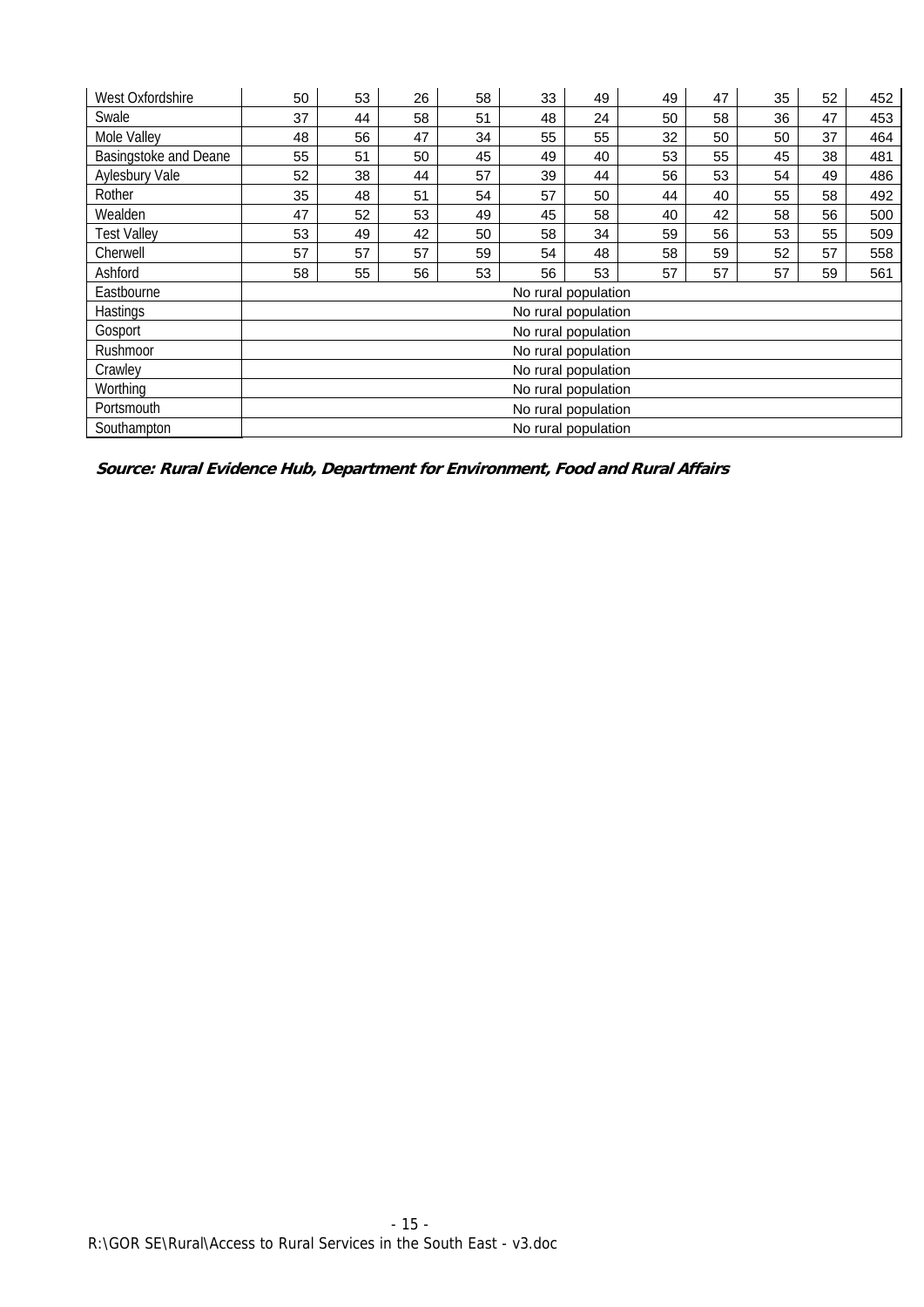**Table 4a(ii): Local authority districts overall proximity to services in the South East (rural districts only)** 

| Distance from:              | Secondary<br>Schools<br>(4 km) | Primary<br><b>Schools</b><br>(2 Km) | Post<br>office<br>(2)<br>km) | Petrol<br><b>Stations</b><br>(4 km) | Libraries<br>(4 km) | Job<br>Centre<br>(8 Km) | GP<br>surgeries<br>(4 km) | <b>GP</b><br>surgeries<br>(2 km) | <b>Banks</b><br>(4 km) | Super-<br>markets<br>(4 km) | <b>ATMs</b><br>(4)<br>km) | Overall | <b>Overall</b><br><b>GPs</b><br>(2 Km) |
|-----------------------------|--------------------------------|-------------------------------------|------------------------------|-------------------------------------|---------------------|-------------------------|---------------------------|----------------------------------|------------------------|-----------------------------|---------------------------|---------|----------------------------------------|
| Eastleigh                   | $\mathbf{1}$                   | 1                                   | 1                            | 1                                   | $\mathbf{1}$        | $\mathbf{1}$            | 1                         | 17                               | 1                      | 1                           | $\mathbf{1}$              | 10      | 26                                     |
| Oxford                      | $\mathbf{1}$                   | 1                                   | 1                            | 1                                   | 1                   | 1                       | $\mathbf{1}$              | 20                               | $\mathbf{1}$           | 1                           | $\mathbf{1}$              | 10      | 29                                     |
| Spelthorne                  | $\overline{1}$                 | $\overline{1}$                      | $\overline{1}$               | $\mathbf{1}$                        | $\overline{1}$      | $\overline{1}$          | $\overline{1}$            | $\overline{1}$                   | $\overline{1}$         | $\overline{1}$              | $\overline{1}$            | 10      | 10                                     |
| Reading                     | $\overline{1}$                 | $\overline{1}$                      | $\overline{1}$               | $\mathbf{1}$                        | $\overline{1}$      | $\mathbf{1}$            | $\mathbf{1}$              | 1                                | $\overline{1}$         | $\mathbf{1}$                | $\mathbf{1}$              | 10      | 10                                     |
| Slough                      | $\mathbf{1}$                   | 1                                   | $\overline{1}$               | $\mathbf{1}$                        | $\overline{1}$      | $\mathbf{1}$            | $\mathbf{1}$              | 1                                | $\mathbf{1}$           | $\mathbf{1}$                | $\mathbf{1}$              | 10      | 10                                     |
| <b>Brighton and</b><br>Hove | 1                              | 1                                   | $\mathbf{1}$                 | 1                                   | 1                   | 1                       | $\mathbf{1}$              | 1                                | 1                      | $\mathbf{1}$                | 1                         | 10      | 10                                     |
| Epsom and<br>Ewell          | 1                              | 1                                   | 10                           | 1                                   | 1                   | 1                       | 1                         | 7                                | 1                      | 1                           | 1                         | 19      | 25                                     |
| Woking                      | 1                              | 32                                  | $\boldsymbol{9}$             | $\mathbf{1}$                        | $\mathbf{1}$        | $\mathbf{1}$            | $\mathbf{1}$              | 44                               | $\mathbf{1}$           | 1                           | $\mathbf{1}$              | 49      | 92                                     |
| Dartford                    | 29                             | 8                                   | 13                           | $\mathbf{1}$                        | 1                   | $\mathbf{1}$            | 1                         | 6                                | $\mathbf{1}$           | $\mathbf 1$                 | 1                         | 57      | 62                                     |
| South Bucks                 | 18                             | 12                                  | 15                           | $\mathbf{1}$                        | $\mathbf{1}$        | 17                      | $\mathbf{1}$              | 14                               | $\mathbf{1}$           | 24                          | $\mathbf{1}$              | 91      | 104                                    |
| Havant                      | $\mathbf{1}$                   | 59                                  | 28                           | $\mathbf{1}$                        | 1                   | $\mathbf{1}$            | $\mathbf{1}$              | 59                               | $\mathbf{1}$           | $\mathbf{1}$                | $\mathbf{1}$              | 95      | 153                                    |
| Elmbridge                   | 23                             | 54                                  | 21                           | $\mathbf{1}$                        | $\mathbf{1}$        | $\mathbf{1}$            | $\mathbf{1}$              | 11                               | $\mathbf{1}$           | $\mathbf 1$                 | $\mathbf{1}$              | 105     | 115                                    |
| Surrey Heath                | 11                             | 9                                   | 11                           | $\mathbf{1}$                        | 23                  | 15                      | $\mathbf{1}$              | 5                                | 19                     | 16                          | 1                         | 107     | 111                                    |
| Adur                        | 1                              | 50                                  | 52                           | $\mathbf{1}$                        | 1                   | $\mathbf{1}$            | $\mathbf{1}$              | 9                                | $\mathbf{1}$           | $\mathbf{1}$                | $\mathbf{1}$              | 110     | 118                                    |
| Runnymede                   | 28                             | 16                                  | 16                           | 1                                   | 19                  | $\mathbf{1}$            | $\mathbf{1}$              | 20                               | 15                     | 15                          | 1                         | 113     | 132                                    |
| Fareham                     | 12                             | 30                                  | 55                           | 1                                   | 1                   | 20                      | $\mathbf{1}$              | 10                               | $\mathbf{1}$           | $\mathbf{1}$                | $\mathbf{1}$              | 123     | 132                                    |
| Reigate and<br>Banstead     | 13                             | 58                                  | 18                           | 1                                   | 22                  | 1                       | 18                        | 51                               | 17                     | 19                          | 1                         | 168     | 201                                    |
| <b>Bracknell</b>            |                                |                                     |                              |                                     |                     |                         |                           |                                  |                        |                             |                           |         |                                        |
| Forest                      | 19                             | 20                                  | 43                           | 1                                   | 18                  | 16                      | 1                         | 15                               | 20                     | 14                          | 20                        | 172     | 186                                    |
| Windsor and                 |                                |                                     |                              |                                     |                     |                         |                           |                                  |                        |                             |                           |         |                                        |
| Maidenhead                  | 15                             | 13                                  | 19                           | 1                                   | 21                  | 18                      | 24                        | 19                               | 22                     | 20                          | 29                        | 182     | 177                                    |
| Wokingham                   | 16                             | 14                                  | 14                           | 23                                  | 17                  | 26                      | 19                        | 8                                | 21                     | 21                          | 25                        | 196     | 185                                    |
| Chiltern                    | 14                             | 15                                  | 35                           | 29                                  | 20                  | 33                      | 21                        | 23                               | 16                     | 17                          | 26                        | 226     | 228                                    |
| Gravesham                   | 17                             | 11                                  | $\overline{7}$               | 22                                  | $\mathbf{1}$        | 30                      | 30                        | 18                               | 52                     | 40                          | 21                        | 231     | 219                                    |
| Tonbridge<br>and Malling    | 22                             | 10                                  | 49                           | 25                                  | 16                  | 39                      | 47                        | 31                               | 27                     | 18                          | 19                        | 272     | 256                                    |
| Isle of Wight               | 21                             | 24                                  | 12                           | 27                                  | 31                  | 29                      | 45                        | 37                               | 35                     | 33                          | 28                        | 285     | 277                                    |
| Medway                      | 25                             | 25                                  | 8                            | 43                                  | 35                  | 19                      | 48                        | 34                               | 39                     | 26                          | 22                        | 290     | 276                                    |
| Tunbridge<br>Wells          | 30                             | 21                                  | 17                           | 24                                  | 25                  | 51                      | 26                        | 12                               | 31                     | 38                          | 40                        | 303     | 289                                    |
| Tandridge                   | 46                             | 29                                  | 34                           | 20                                  | 34                  | 45                      | 22                        | 32                               | 28                     | 47                          | 1                         | 306     | 316                                    |
| Arun                        | 39                             | 36                                  | 46                           | 21                                  | 37                  | 21                      | 23                        | 29                               | 18                     | 34                          | 36                        | 311     | 317                                    |
| Sevenoaks                   | 59                             | 18                                  | 24                           | 32                                  | 29                  | 37                      | 33                        | 26                               | 36                     | 23                          | 33                        | 324     | 317                                    |
| Hart                        | 24                             | 19                                  | 32                           | 30                                  | 50                  | 59                      | 29                        | 33                               | 24                     | 31                          | 27                        | 325     | 329                                    |
| Milton                      |                                |                                     |                              |                                     |                     |                         |                           |                                  |                        |                             |                           |         |                                        |
| Keynes                      | 54                             | 17                                  | 31                           | 47                                  | 30                  | 47                      | 39                        | 35                               | 23                     | 22                          | 23                        | 333     | 329                                    |
| Wycombe                     | 40                             | 26                                  | 45                           | 38                                  | 26                  | 43                      | 28                        | 27                               | 26                     | 42                          | 24                        | 338     | 337                                    |
| Guildford                   | 38                             | 45                                  | 25                           | 33                                  | 46                  | 32                      | 20                        | 25                               | 25                     | 37                          | 39                        | 340     | 345                                    |
| South<br>Oxfordshire        | 32                             | 22                                  | 37                           | 37                                  | 27                  | 41                      | 42                        | 36                               | 45                     | 27                          | 34                        | 344     | 338                                    |
| Winchester                  | 27                             | 34                                  | 20                           | 46                                  | 44                  | 38                      | 41                        | 47                               | 32                     | 25                          | 42                        | 349     | 355                                    |
| Horsham                     | 36                             | 41                                  | 36                           | 28                                  | 38                  | 56                      | 31                        | 24                               | 30                     | 29                          | 30                        | 355     | 348                                    |
| New Forest                  | 42                             | 37                                  | 29                           | 35                                  | 43                  | 31                      | 43                        | 41                               | 38                     | 32                          | 31                        | 361     | 359                                    |
| Thanet                      | 56                             | 27                                  | 22                           | 31                                  | 24                  | 25                      | 35                        | 45                               | 51                     | 56                          | 44                        | 371     | 381                                    |
| Maidstone                   | 49                             | 33                                  | 30                           | 26                                  | 28                  | 42                      | 25                        | 13                               | 29                     | 59                          | 54                        | 375     | 363                                    |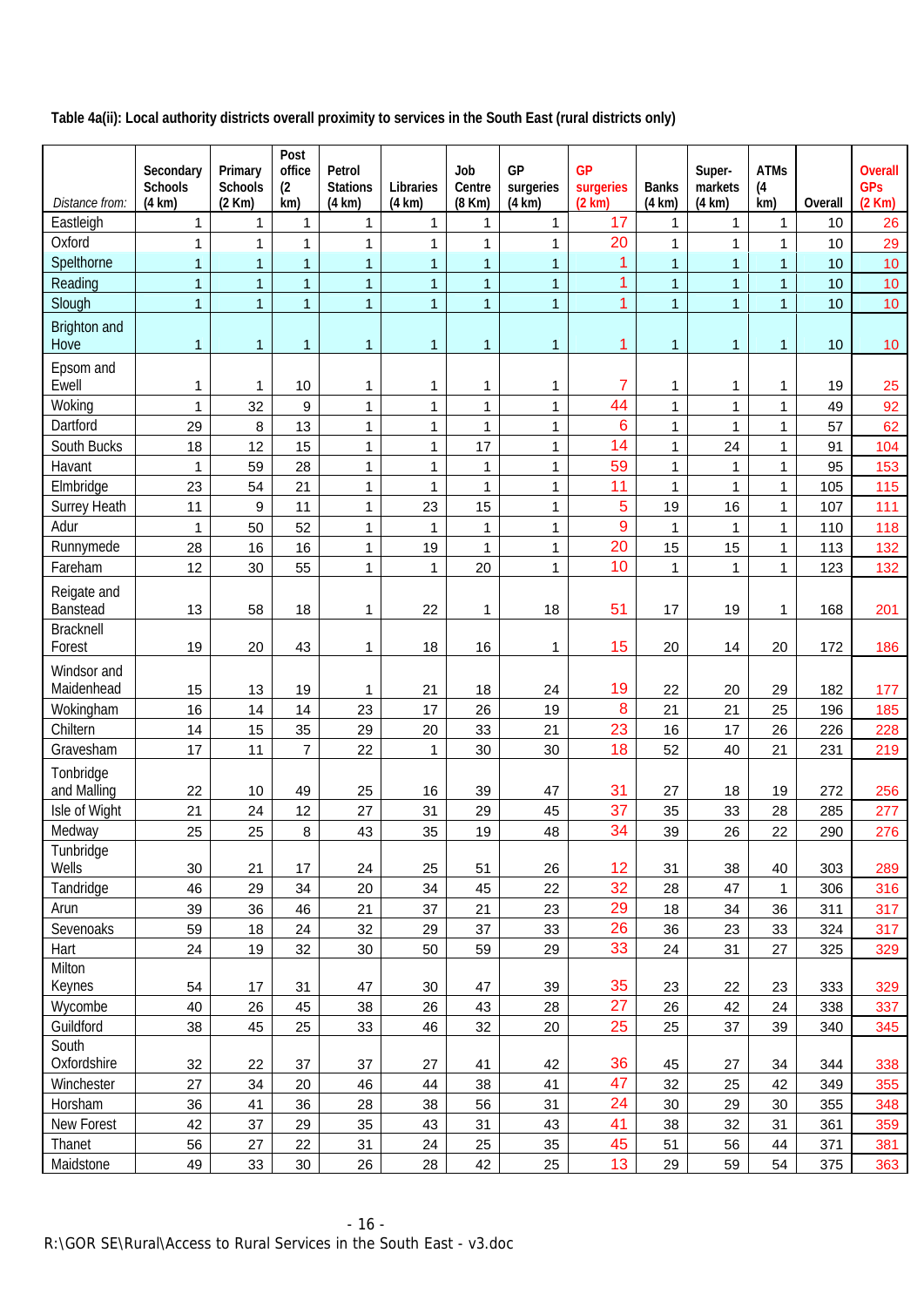| Vale of White      |                     |    |    |    |    |    |                     |    |    |    |    |     |     |
|--------------------|---------------------|----|----|----|----|----|---------------------|----|----|----|----|-----|-----|
| Horse              | 33                  | 39 | 23 | 55 | 47 | 46 | 51                  | 55 | 33 | 28 | 41 | 396 | 400 |
| Waverley           | 26                  | 47 | 27 | 39 | 41 | 57 | 27                  | 16 | 44 | 43 | 48 | 399 | 388 |
| West               |                     |    |    |    |    |    |                     |    |    |    |    |     |     |
| <b>Berkshire</b>   | 34                  | 28 | 39 | 44 | 40 | 54 | 37                  | 38 | 43 | 39 | 51 | 409 | 410 |
| Lewes              | 20                  | 35 | 59 | 41 | 51 | 35 | 55                  | 57 | 34 | 51 | 32 | 413 | 415 |
| Mid Sussex         | 41                  | 42 | 38 | 36 | 59 | 28 | 46                  | 43 | 41 | 49 | 35 | 415 | 412 |
| Shepway            | 43                  | 46 | 41 | 56 | 32 | 27 | 38                  | 42 | 46 | 48 | 43 | 420 | 424 |
| Chichester         | 45                  | 40 | 33 | 42 | 42 | 52 | 54                  | 40 | 37 | 30 | 46 | 421 | 407 |
| East               |                     |    |    |    |    |    |                     |    |    |    |    |     |     |
| Hampshire          | 44                  | 43 | 48 | 40 | 53 | 22 | 34                  | 22 | 48 | 46 | 45 | 423 | 411 |
| Canterbury         | 31                  | 31 | 54 | 52 | 52 | 23 | 36                  | 30 | 54 | 44 | 50 | 427 | 421 |
| Dover              | 51                  | 23 | 40 | 48 | 36 | 36 | 52                  | 52 | 49 | 41 | 53 | 429 | 429 |
| West               |                     |    |    |    |    |    |                     |    |    |    |    |     |     |
| Oxfordshire        | 50                  | 53 | 26 | 58 | 33 | 49 | 49                  | 39 | 47 | 35 | 52 | 452 | 442 |
| Swale              | 37                  | 44 | 58 | 51 | 48 | 24 | 50                  | 53 | 58 | 36 | 47 | 453 | 456 |
| Mole Valley        | 48                  | 56 | 47 | 34 | 55 | 55 | 32                  | 54 | 50 | 50 | 37 | 464 | 486 |
| Basingstoke        |                     |    |    |    |    |    |                     |    |    |    |    |     |     |
| and Deane          | 55                  | 51 | 50 | 45 | 49 | 40 | 53                  | 48 | 55 | 45 | 38 | 481 | 476 |
| Aylesbury          |                     |    |    |    |    |    |                     |    |    |    |    |     |     |
| Vale               | 52                  | 38 | 44 | 57 | 39 | 44 | 56                  | 50 | 53 | 54 | 49 | 486 | 480 |
| Rother             | 35                  | 48 | 51 | 54 | 57 | 50 | 44                  | 46 | 40 | 55 | 58 | 492 | 494 |
| Wealden            | 47                  | 52 | 53 | 49 | 45 | 58 | 40                  | 28 | 42 | 58 | 56 | 500 | 488 |
| <b>Test Valley</b> | 53                  | 49 | 42 | 50 | 58 | 34 | 59                  | 58 | 56 | 53 | 55 | 509 | 508 |
| Cherwell           | 57                  | 57 | 57 | 59 | 54 | 48 | 58                  | 56 | 59 | 52 | 57 | 558 | 556 |
| Ashford            | 58                  | 55 | 56 | 53 | 56 | 53 | 57                  | 49 | 57 | 57 | 59 | 561 | 553 |
| Eastbourne         |                     |    |    |    |    |    | No rural population |    |    |    |    |     |     |
| Hastings           | No rural population |    |    |    |    |    |                     |    |    |    |    |     |     |
| Gosport            |                     |    |    |    |    |    | No rural population |    |    |    |    |     |     |
| Rushmoor           |                     |    |    |    |    |    | No rural population |    |    |    |    |     |     |
| Crawley            |                     |    |    |    |    |    | No rural population |    |    |    |    |     |     |
| Worthing           |                     |    |    |    |    |    | No rural population |    |    |    |    |     |     |
| Portsmouth         |                     |    |    |    |    |    | No rural population |    |    |    |    |     |     |
| Southampton        |                     |    |    |    |    |    | No rural population |    |    |    |    |     |     |

**Source: Rural Evidence Hub, Department for Environment, Food and Rural Affairs**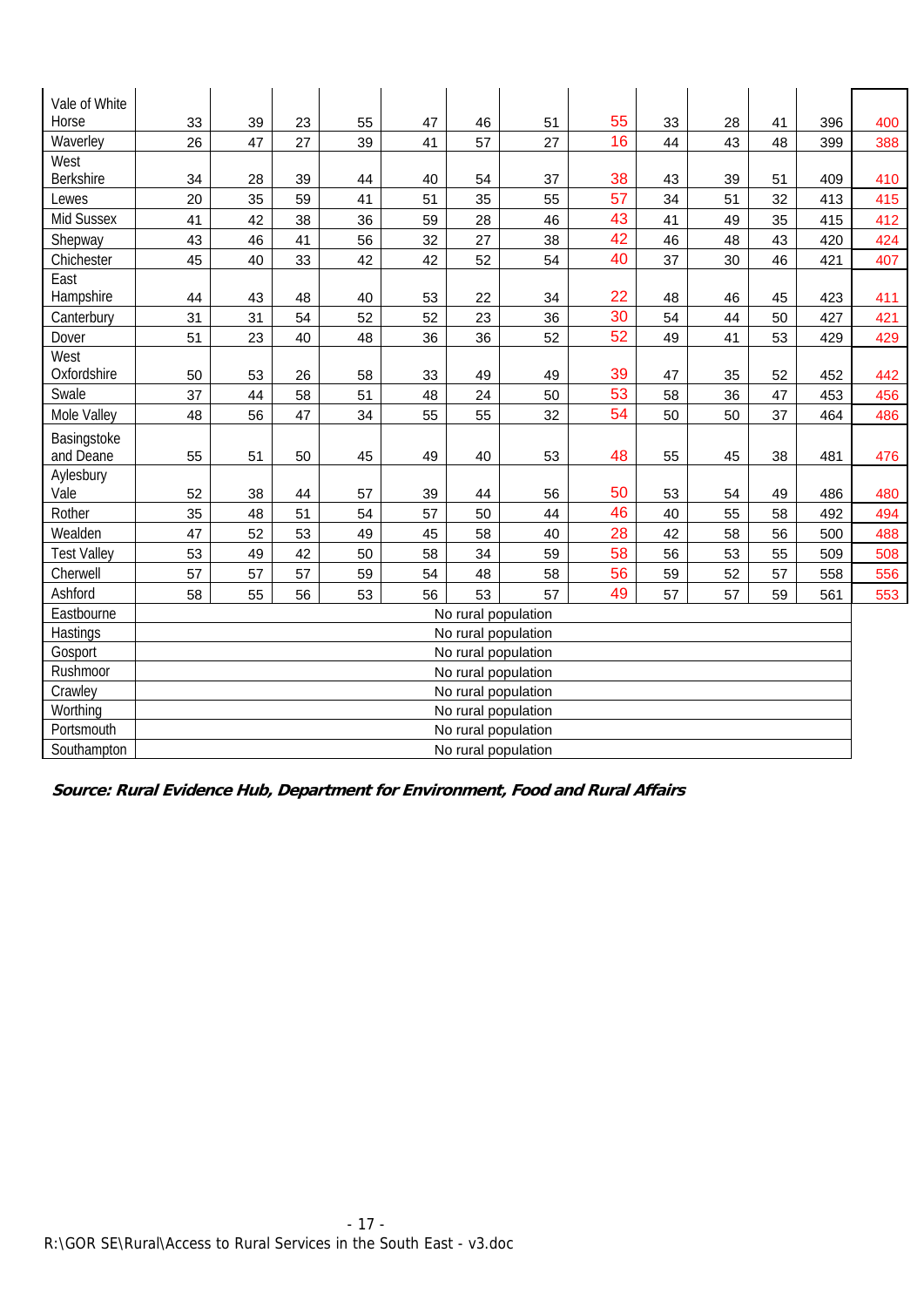## **Annex 3**

## **Indices of Deprivation 2007**

The Indices of Deprivation (ID) provide a relative ranking of areas across England according to their level of deprivation. The 2007 Index of Multiple Deprivation (IMD2007) is based on small geographic areas known as Lower Super Output Areas (LSOAs) of between 1,000 to 3,000 people. There are over 32,482 of these areas in England. The LSOA ranked 1 is the most deprived, with the area ranked 32,482 the least deprived in England. Thirty-seven different indicators covering aspects such as income, employment, education, disability, services and crime are used in the Index of Multiple Deprivation.

Indicators for each LSOA can be found on the Neighbourhood Statistics website:

http://neighbourhood.statistics.gov.uk/dissemination/viewFullDataset.do?instanceSelection= 022562&productId=1893&\$ph=60\_61&datasetInstanceId=22562&startColumn=1&numberOfColu mns=8&containerAreaId=276707

**Or** on the Communities site:

http://www.communities.gov.uk/communities/neighbourhoodrenewal/deprivation/deprivation07/

## Summary report of England IMD2007

http://www.communities.gov.uk/documents/communities/pdf/576659

The index can be used to compare the extent of and concentrations of deprivation within and across local authorities. Users can identify either the proportion of LSOAs within a local authority which fall within the 10% (or 20%) most deprived nationally (concentration) or the proportion of England's most deprived LSOAs that fall within each district (extent).

In addition to the indices for LSOAs, there are also six summary scores for each Local Authority district of which there are 354 in England and for each County Council and higher tier authority. Full details are available from: http://www.communities.gov.uk/documents/communities/xls/576504

A relative ranking of areas, according to their level of deprivation is provided. **Tables 9** and **10** show the ten most, and ten least, deprived district within the region when ranked by overall average scores. As can be seen from **Table 10** the South East has the three least deprived districts in the whole country – Hart, Wokingham and Surrey Heath. Of the ten overall least deprived districts, all but three are in the South East. This does not mean to say that there are no pockets of deprivation within these authorities.

## **Table 9: Ten most deprived local authority districts in the South East, IMD 2007**

| <b>LA District</b>     | Average<br>Score | Rank of<br>Average<br>Score | Average<br>Rank | Rank of<br>Average<br>Rank | Extent | Rank<br><sub>of</sub><br>Extent | Local<br>Concen-<br>tration | Rank of<br>Local<br>Concen-<br>tration | Income<br>Scale | Rank of<br>Income<br>Scale | Employ-<br>ment<br>Scale | Rank of<br>Employ-<br>ment<br>Scale |
|------------------------|------------------|-----------------------------|-----------------|----------------------------|--------|---------------------------------|-----------------------------|----------------------------------------|-----------------|----------------------------|--------------------------|-------------------------------------|
| Hastings               | 32.21            | 31                          | 22917.71        | 29                         | 0.39   | 38                              | 31702.21                    | 31                                     | 18610           | 121                        | 7367.25                  | 127                                 |
| Thanet<br>Brighton and | 27.61            | 65                          | 20520.94        | 62                         | 0.28   | 71                              | 31582.30                    | 37                                     | 25905           | 88                         | 9726.25                  | 93                                  |
| Hove                   | 25.56            | 79                          | 19933.03        | 77                         | 0.22   | 95                              | 30761.45                    | 70                                     | 41180           | 51                         | 17761.50                 | 46                                  |
| Southampton            | 24.31            | 91                          | 19336.65        | 87                         | 0.22   | 92                              | 29622.83                    | 114                                    | 35415           | 64                         | 13024.00                 | 66                                  |
| Portsmouth             | 24.21            | 93                          | 18953.15        | 92                         | 0.20   | 105                             | 30911.43                    | 66                                     | 29616           | 77                         | 10457.25                 | 82                                  |
| Eastbourne             | 23.36            | 104                         | 19248.40        | 88                         | 0.16   | 121                             | 28620.93                    | 139                                    | 14736           | 158                        | 5486.25                  | 176                                 |
| Slough                 | 22.31            | 115                         | 19094.64        | 90                         | 0.10   | 161                             | 26499.29                    | 181                                    | 21863           | 103                        | 6552.25                  | 140                                 |
| Swale                  | 22.10            | 116                         | 17549.83        | 120                        | 0.18   | 108                             | 30172.37                    | 87                                     | 19948           | 112                        | 7164.50                  | 131                                 |
| Shepway                | 21.35            | 123                         | 17375.19        | 126                        | 0.13   | 140                             | 29280.32                    | 128                                    | 15677           | 147                        | 6308.00                  | 145                                 |
| Havant                 | 21.28            | 126                         | 16515.27        | 142                        | 0.22   | 93                              | 29132.39                    | 131                                    | 17170           | 132                        | 5765.75                  | 167                                 |